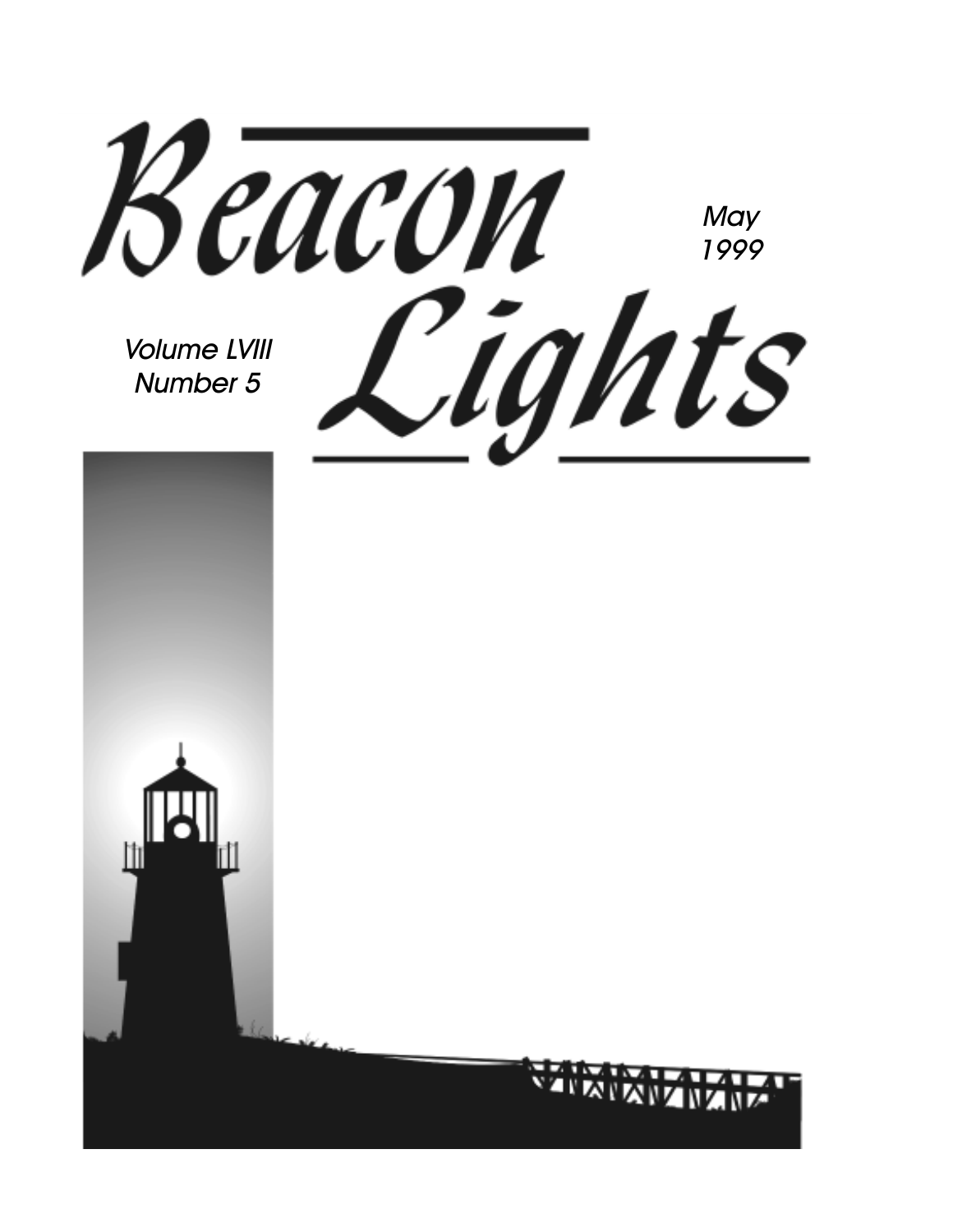### **Table of Contents**

| 3        | EDITORIAL<br>Grow in Grace and in the Knowledge of Christ                                         |
|----------|---------------------------------------------------------------------------------------------------|
| 5        | <b>FRUITFUL BRANCHES</b><br>Living in the Computer Age: A Reason for<br><b>Christian Concern?</b> |
| 6        | <b>GEM OF THE MONTH</b><br><b>He Will Be There</b>                                                |
| 7        | <b>STORY TIME</b><br>The Wedding Day                                                              |
| 8        | <b>FROM THE WEB</b><br>Does the PRC Think They Are the Only True<br>Church?                       |
| 10       | LETTERS<br><b>WWJD</b>                                                                            |
| 10       | CHURCH FAMILY<br><b>Faithful Witnesses of God (1): Walking As</b><br>Children of Light (Eph. 5:8) |
| 13       | DEVOTIONAL<br>The Song of Zion                                                                    |
| 17       | Music<br><b>Psalter 44-The Safeguards of Prayer</b>                                               |
| 18       | <b>WHERE WE STAND</b><br>The Sabbath: A Perpetual Covenant                                        |
| 20<br>22 | <b>CHURCH HISTORY</b><br>Martin Bucer (1)<br>The Thomas Church of Stanhope                        |
| 23       | <b>BOOK REVIEW</b><br><b>Whosoever Will</b>                                                       |
| 26       | <b>CHURCH NEWS</b>                                                                                |
| 37       | LITTLE LIGHTS<br><b>Different Stars and Planets</b>                                               |
|          |                                                                                                   |

### **BEACON LIGHTS**

#### BEACON LIGHTS STAFF

#### DEPARTMENT MANAGERS

| Subscription Manager  Mike Feenstra (616)531-2349 |  |  |
|---------------------------------------------------|--|--|
|                                                   |  |  |
|                                                   |  |  |
|                                                   |  |  |

#### EXECUTIVE FEDERATION BOARD

| Rev. C. Terpstra |
|------------------|

All information and letters pertaining to the contents of the *Beacon Lights* mail to (e-mail if at all possible, or computer disks preferred):

#### EDITORIAL OFFICE

John Huizenga 621 Williams Randolph, WI 53956 Phone: (920)326-6186 Internet: jhui@internetwis.com

Subscription Price: \$10.00

For a subscription or an address change, please write: Beacon Lights P.O. Box 375 Jenison, MI 49428

#### EDITORIAL POLICY

The articles of *Beacon Lights* do not necessarily indicate the viewpoint of the Editorial Staff. Every author is solely responsible for the contents of his own article.

The *Beacon Lights* encourages its readers to contact the editorial office with any questions or comments. Letters may be edited for printing. We will not publish anonymous letters, but will withhold names upon request.

If any material of *Beacon Lights* is reprinted by another periodical, we will appreciate your giving the source and forwarding the printed periodical to the Editorial Office.

*PUBLISHED MONTHLY BY THE FEDERATION OF PROTESTANT REFORMED YOUNG PEOPLE'S SOCIETIES*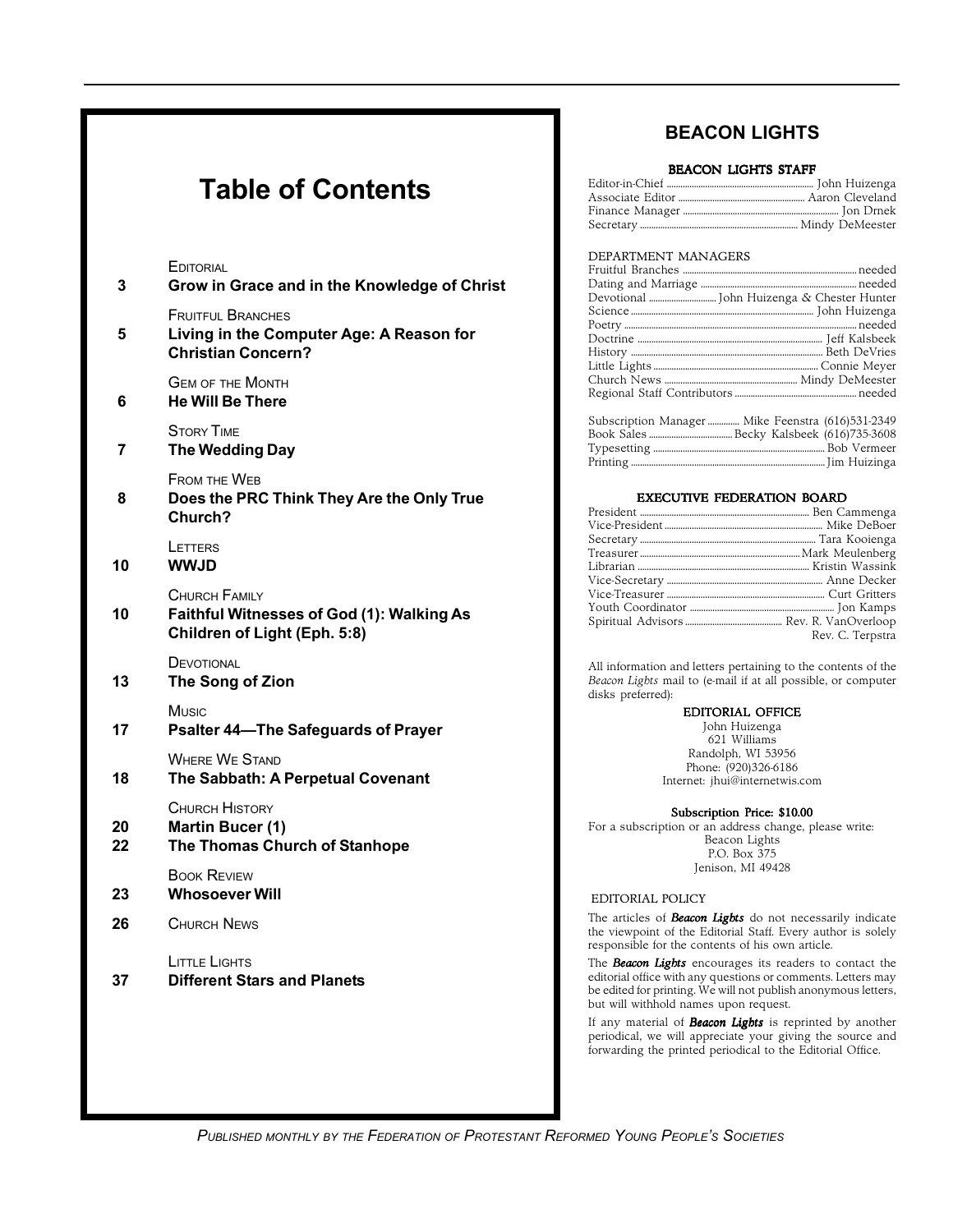

## Grow in Grace and In The Knowledge of Christ!

by Mike Feenstra

Fight now you may be sitting at the kitchen table or in your favorite chair. Look out the window. Perhaps you see the brilliant colors of spring, the beautiful white of the dogwer trees and the rich colors of the tulips. O window. Perhaps you see the brilliant colors of spring, the beautiful white of the dogwood trees and the rich colors of the tulips. Open your front door. What do you hear? Most likely you hear the birds filling the creation with their song. Maybe you hear some birds which you have not heard for awhile! Take a sniff of the air. It even smells like spring! Open your Bible to II Peter 3. Take a look at verse eighteen. The creatures of creation around you are growing. Young Person, how about you? Are you growing in the grace and in the knowledge of our Lord Jesus Christ! Also, are you interested in your personal growth so that you might, by God's grace, be of service to God's church?

Spring and Summer are wonderful seasons of the year. Through the whole winter we can not wait until the time of year when the earth will again be enveloped in green. But have you ever thought that winter serves a good purpose? Often we are cooped up in our house with nothing to do. Therefore, we take the opportunity to read and study God's Word (do we?). But, when the winds of summer blow, we often slack off on our devotions. Is it the same way with you?

This summer I encourage you to make a change. For those of you who regularly study God's Word, I commend you and encourage you to press on. Resolve, by God's grace, to grow in the knowledge of God's Word. This is an extremely important matter because John 17:3 says, "And this is life eternal, that they might know Thee the only true God, and Jesus Christ, whom Thou hast sent." Therefore, when we are engaged in Bible study, we must approach the Scriptures with great seriousness. After all, when we read the Word of God, Christ speaks to us.

The Scriptures speak much about the matter of studying the Bible. In Acts 17:11, Luke reports that the Bereans searched the Scriptures daily to test the preaching of Paul. In Deuteronomy 17:14-19, God instructs the people that the future kings of Israel must be kings which read and study the law all the days of their life. Because we are kings according to Revelation 1:6, surely we must do the same. Finally, Psalm 1:2 says that the law of God ought to be our meditation *day and night*. Therefore, the Bible teaches us that we must have *daily* devotions.

If we meditate on God's Word every day, then we will be able to edify our fellow saints in the Truth. For, although it is true that we, personally, must grow in the faith, it is so that we might serve the kingdom of God. This means that we are to talk about the Scriptures with our fellow believers. We do not do this as often as we should. We ought to remember the teaching of Proverbs 27:17, namely, that when we as friends and fellow saints talk of the wondrous deeds of God it is as if we are iron sharpening iron. Undoubtedly, we all have experienced this phenomenon in a Bible study. After we have done our preparations (We do prepare for Bible study, don't we? Else Bible study will be fruitless.), our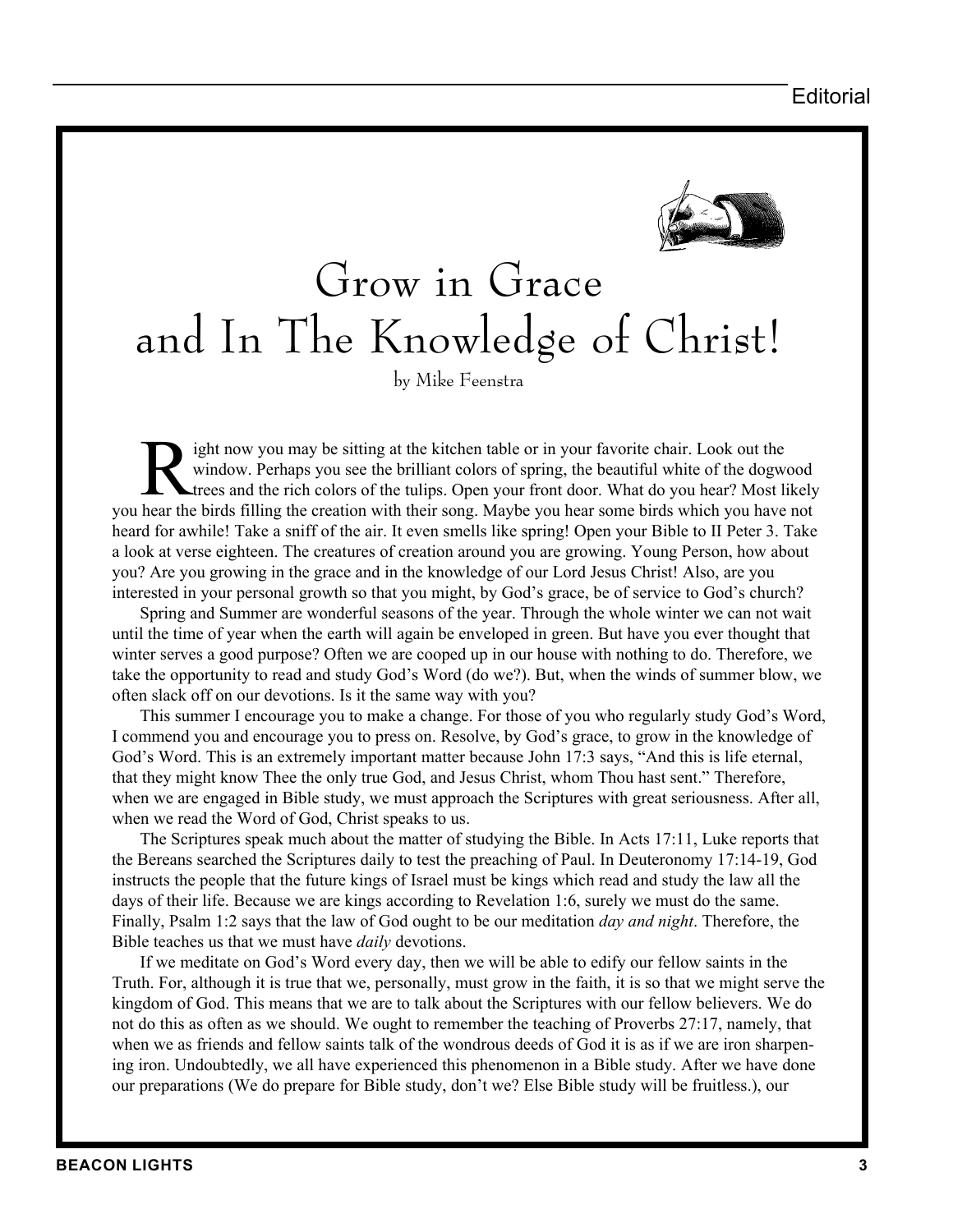friend at Bible study always brings up an important point that we missed. We need each other not only to remind us about the doctrine of Scripture but also to admonish us in the application of that doctrine in our daily life.

Although we must speak to one another about spiritual things during the week, this is especially true on the Sabbath Day. What do you talk about at church, young people? Are your subjects of discussion edifying your fellow believers? Or, as soon as we file out of the church building after the worship service, do we forget the sermon altogether and begin talking about sports or about the latest gossip? If this is so, we need to make a change. We need to involve ourselves in activities that build up the saints. Maybe that means that we discuss an aspect of the sermon. Or, maybe we can involve ourselves in teaching the children of the church in Sunday School. This activity will take more study on our part, but God is pleased to use the faithful work of His saints to build up His Church.

You may ask, how should I go about studying the Scripture? I recommend that you begin an organized study of the Scriptures. Maybe that means that you will study a certain book of the Bible or a certain doctrine of the Scriptures. There are many study guides to be found including guides available through the Reformed Free Publishing Association. In your study, you may choose to follow the guide's format, but may I propose a system which Rev. R. Hanko gave in the *Standard Bearer* of August 1, 1982?

In his articles on Bible study, Rev. Hanko gives some important advice about how the Bible itself commands us to conduct Bible study. This list summarizes what Rev. Hanko says in his articles, so if anyone wants to read his full article, I refer you to it.

- A. Rules for spiritual preparation:
	- 1. Pray for the guidance of the Holy Spirit.
	- 2. Leave time for mediation upon the passage under study, probably after all other work with the passage is finished.
- B. General rules:
	- 1. Determine what kind of literature is being studied: poetry, prophecy, history, etc.
	- 2. Attempt to divide the passage into sections or determine where the passage being studied begins and ends.
	- 3. Define the theme of the book in which the passage is found and the place of that theme in the rest of Scripture.
	- 4. Write down all questions.
- C. Rules concerning the actual interpretation of the passage:
	- 1. Determine the main point of the passage.
	- 2. Take note of any problems of grammar and interpretation.
	- 3. Identify the important words or concepts in the text.
	- 4. Study these words or ideas in the light of the rest of Scripture by looking up and studying all the important texts where the same word or words are used.
	- 5. Compare the text as a whole with similar or related passages from the rest of the Bible.
	- 6. Take a close look at the passage in light of the immediate context as well as the context of the whole book and ask how the text fits into that context.
	- 7. If necessary look for background material on history, chronology, customs, etc.
	- 8. Look for Christ in the passage and how the text brings the Gospel of Christ.
	- 9. Try to set out clearly the application of the text–what the Spirit says to the Churches.

Rev. Hanko states that the last two points are very important and require much meditation. We need to see where Christ is in our passage of study and we must apply that Word unto our lives. When we do these things we will grow in the grace and in the knowledge of Jesus Christ. We can and must do this because Christ said in John 15:8, "Herein is my Father glorified, that ye bear much fruit; so shall ye be my disciples." ❖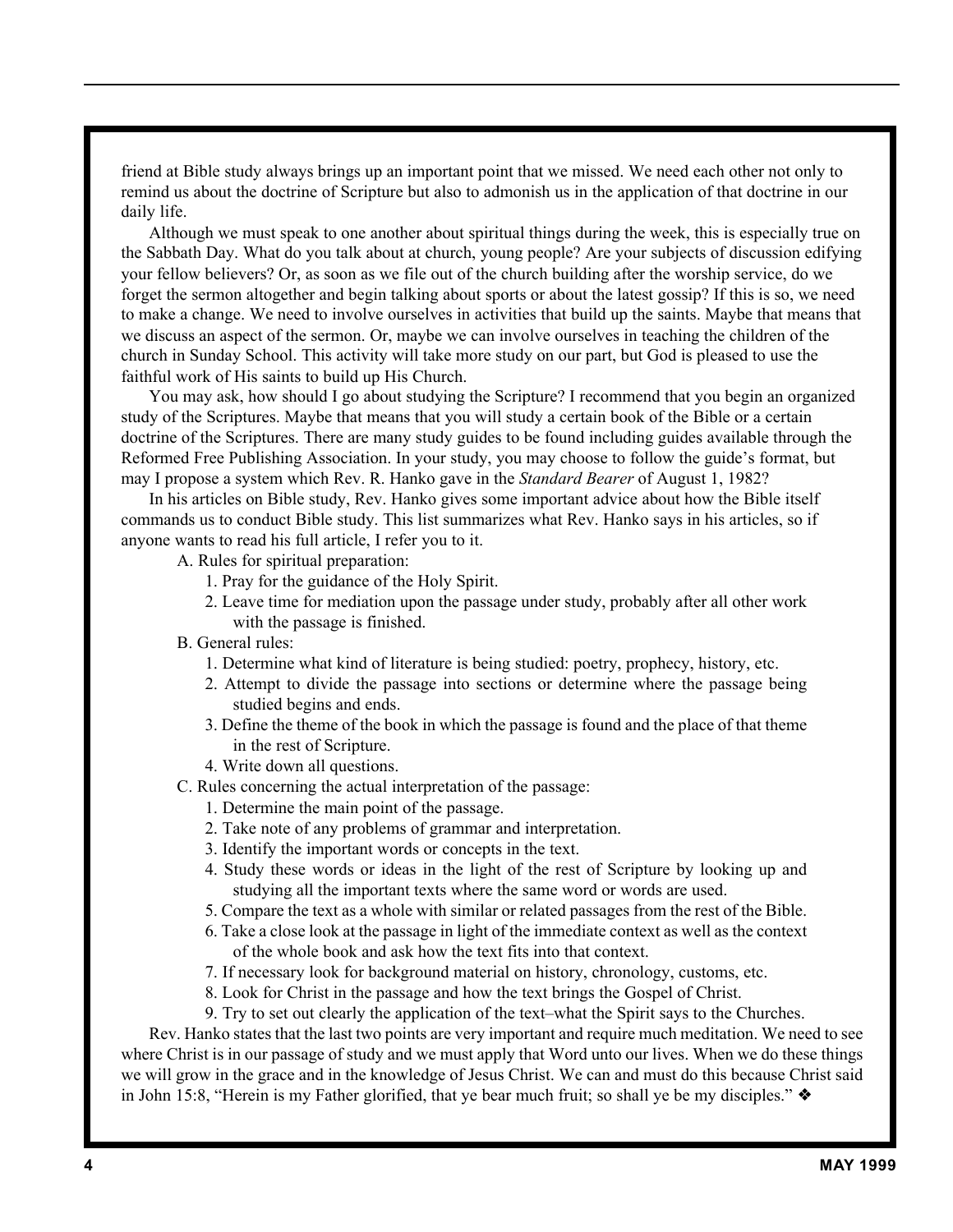## Living in the Computer Age: A Reason for Christian Concern?

by Susann Huizinga

#### *1997 PR Scholarship Essay*

Computers are the wave of the future, and now,<br>with the emerging popularity of the Internet,<br>the computer industry is growing and exwith the emerging popularity of the Internet, panding by leaps and bounds. Everyone, it seems, is investing in computer equipment and software in order to be online or to benefit by the other conveniences that computers provide.

Computers have a tremendous impact on almost everyone, and our schools are no exception. Many of our schools are building up their computer labs and teaching their students how to use them. This is a good practice; the children and young people in our schools have to be familiar and proficient with computers and how to use them. In order to survive in today's and tomorrow's world, students must be computer literate. Computers have many good qualities and tremendous capabilities to make tedious or humanly impossible tasks easier to complete.

However, despite their ability to make life easier for all of us, I believe that computers also give Christians reasons for concern. One of these concerns lies with the development of the Internet, and this concern is mainly for two reasons. First, many families and schools are now online, and the Internet can be a dangerous and volatile source of information. Young people can easily stumble onto things that no one should ever read or be so easily presented with. Should we make something so volatile and dangerous so easily accessible to our young people? Possibly, with appropriate supervision. Secondly, I believe the Internet should also be viewed as one of the signs of the times. Through the Internet the world is becoming more and more connected and has become much smaller. Communication with anyone anywhere or in any country is entirely possible. The gathering of the nations through the swift communications through the Internet and other computer technology

makes the teachings of Christ in Matthew 25:32-33 possible: "And before him shall be gathered all nations: and he shall separate them one from another, as a shepherd divideth his sheep from the goats: And he shall set the sheep on his right hand, but the goats on the left."

I also feel that the Internet, although it gives our churches opportunity to spread the true gospel of Jesus Christ, can be and is also an outlet for the many false teachings and prophets whom Jesus warns about in Matthew 24:24: "For there shall arise false Christs, and false prophets, and shall shew great signs and wonders; insomuch that, if it were possible, they shall deceive the very elect."



As teachers in our Protestant Reformed schools, I believe that we must be aware of those things which seem to point to the glorious second coming of our Lord Jesus Christ. We must make these things known to our students. However, we must not teach these essential truths in fear, but rather with the attitude of the second petition of the Lord's Prayer: "*Thy kingdom come*; that is, rule us so by thy Word and Spirit, that we may submit ourselves more and more to thee; preserve and increase thy church; destroy the works of the devil, and all violence which would exalt itself against thee; and also, all wicked counsels devised against thy holy word; till the full perfection of thy kingdom take place, wherein thou shalt be all in all" (Heidelberg Catechism, Lord's Day 48, Question and Answer 123). ❖

*\_\_\_\_\_\_\_\_\_\_\_\_\_\_\_\_\_\_\_\_\_\_\_\_\_\_\_\_\_\_\_\_\_\_\_\_\_\_\_\_\_\_\_\_\_\_\_ Susann is a member of Hope Protestant Reformed Church in Grand Rapids, Michigan.*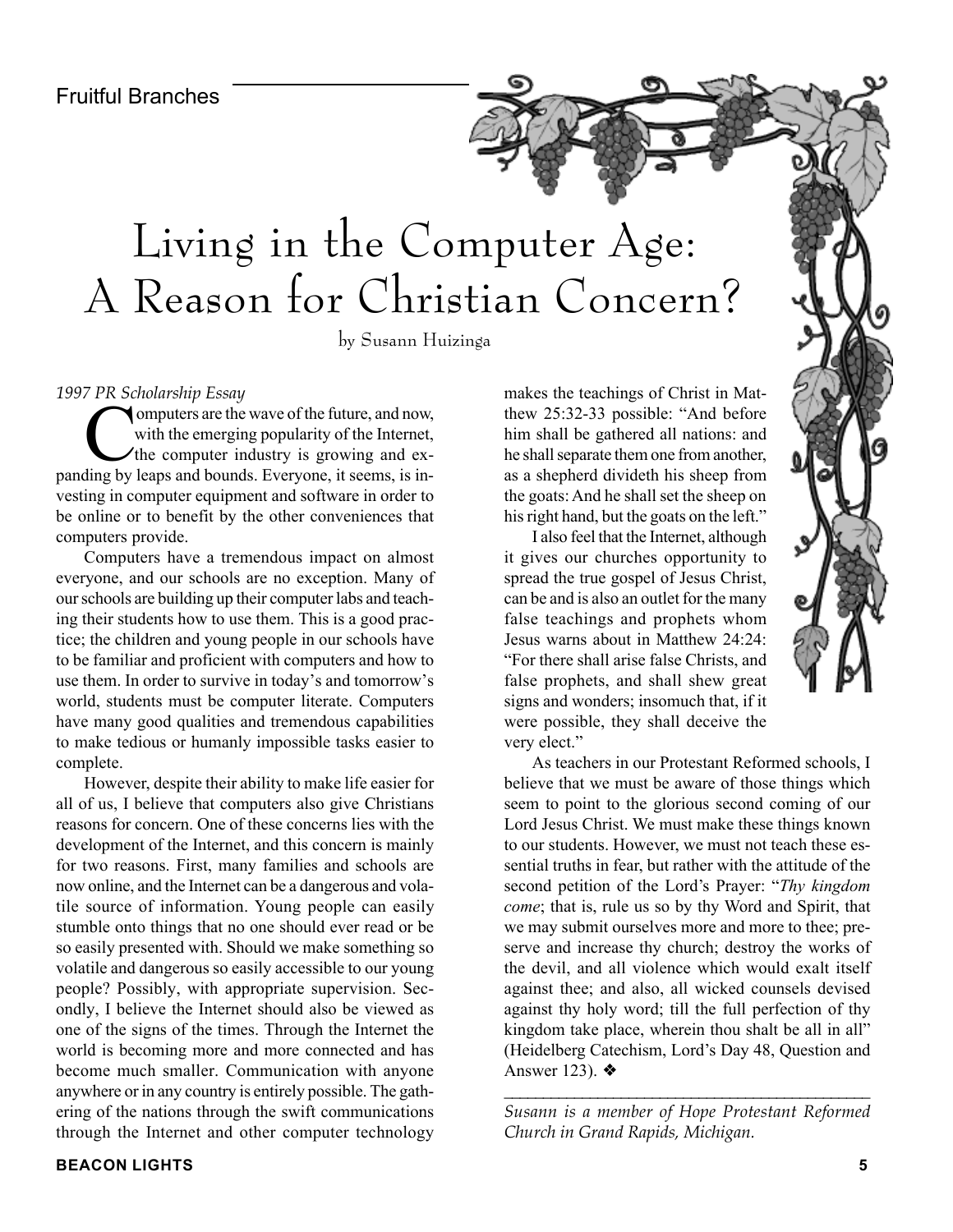

# Short Story Contest

The *Beacon Lights* is having a short story writing contest. The entries must be between 800 and 1500 words, portray a distinctively Reformed perspective, and be suitable for a teen audience. The entries will be judged in two categories: post-high and high-school and younger. Three prizes will be awarded for each category: \$100, \$50, \$25. Send your entry including a self addressed stamped envelope to the editorial office listed inside the front cover. Entries postmarked after July 31, 1999 will not be considered for a prize.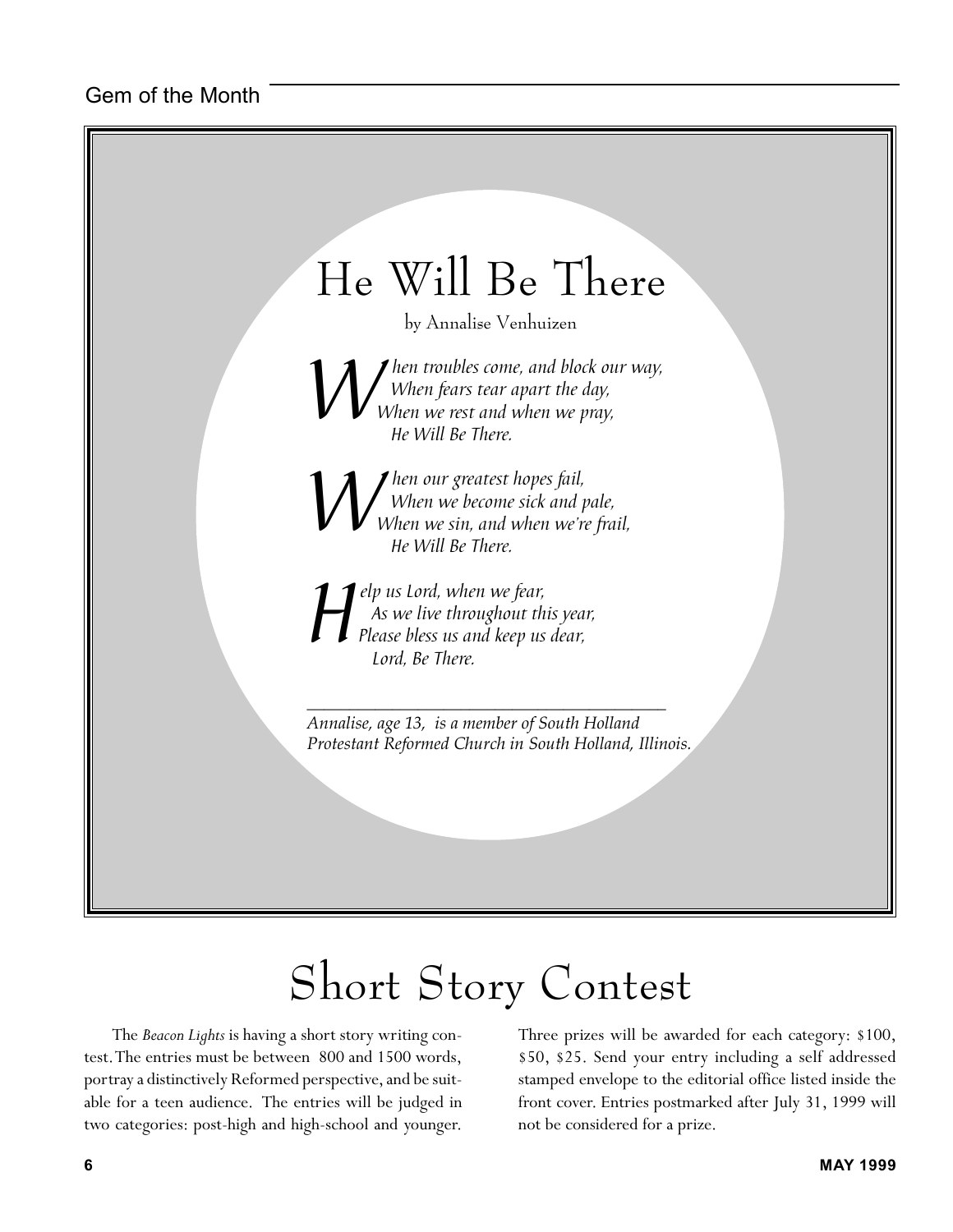### The Wedding Day by J.P. de Klerk

The marriage of Onno and Renate was not<br>
a "do-it-and-think-about-it-later" matter<br>
because they were not that kind of people<br>
whad a good Christian background and there a "do-it-and-think-about-it-later" matter They had a good Christian background and there were married brothers and sisters on both sides.

There had been numerous discussions and carefully organized preparations with all their friends and relatives. With the experiences of others as a basis, they had received plenty of good advice and it was sometimes difficult to make a choice. They agreed it had to be "traditional," but not extravagant; no wasting of money.

From Onno's side the grandparents came from The Netherlands. From Renate's side they were British. They were all still alive, but the journey to where they lived in Canada would have been too long.

The bride's dress was made by her mother and her sisters; Renate was quite happy with it. Onno and the groom hired their suits. On the wedding day more people came than they had expected, but they needed not to worry about that, said an uncle of Renate-he would foot the bill.

They had been worried about the Church, but that problem was easily solved. In their village there was an empty Church building available for free. Their own minister and three elders came over, two hours flying, and they could stay the night with the neighbors. The celebration dinner was held in a beautiful hall of the Church building; some volunteers had given it a fresh layer of varnish.

The local postman was member of a club of owners/collectors of vintage automobiles; they were willing to take care of the transport.

A group of women, who usually cooked the meals for the "meals on wheels" service (who took care of elderly people in the region) prepared all the food; some girls of the "girl's brigade" of the scout movement did the waiting. The tables were decorated by cousins and friends, with whom Onno and Renate had been to school



and grown up with; some of them would soon marry themselves. In fact, at the wedding day they felt like one big family and they enjoyed every minute of it.

At the end of the Church service a small choir, made up of aunts, cousins and nieces sang two Psalms which the young couple liked so much. They both worked at a farm and they noticed with a smile the absence of animals around them. Someone had decorated the wedding cake with a horse made of butter, surrounded by small flowers of colored sugar.

Of course there were the usual speeches; quite a few in fact. Onno's father said: "Let us rejoice and be glad, together with the bridal couple. Now, if you want to ask me what a happy marriage is, go ahead. I am 80 years old, so I think I can answer that question. We all know that the story began with Adam and Eve. Many people nowadays put that fact aside. I believe, that is why so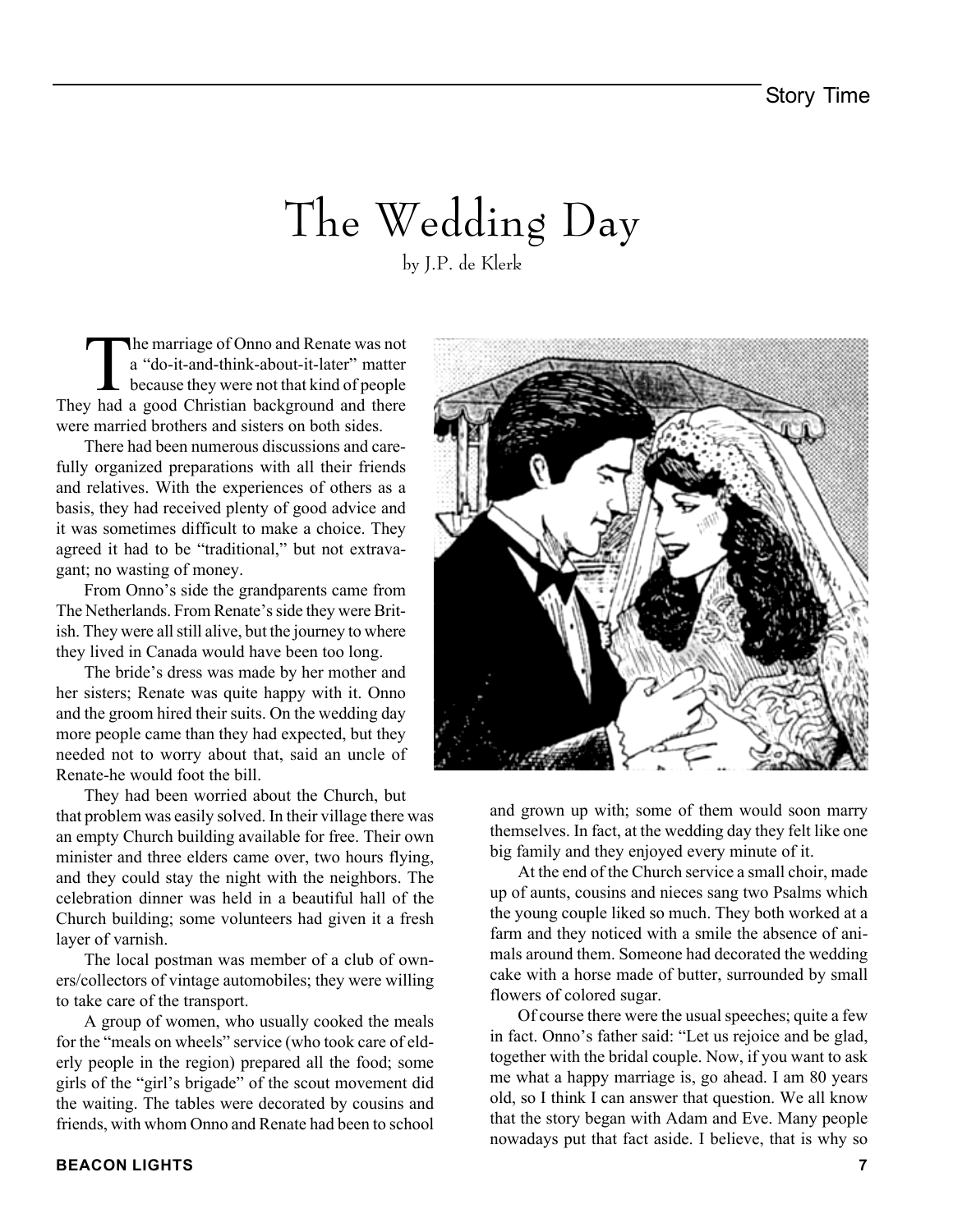many couples break up, but *many more stay together,* by the grace of God? Do you know why?

In my humble opinion, there is a formula, and the first element is love No, no, not the Hollywood kind of love, not a contemporary fiction, not "keeping up appearances." No, the real thing. The type of love of I Corinthians 13. Being patient and kind; not selfish. Not where the woman tries to rule over her husband. No, it must be a true spiritual love. That will last. Come rain come shine, you'll be together.

The second element is maturity. Because marriage is not for the infantile persons lacking in balance, who don't possess the ability to handle the stresses that appear from time to time. The bride should not expect that God brought her husband into this world just for the purpose of making her happy. God uses humans for His plans. She must give her husband the chance to do his daily work. That takes time and energy.

The third element is *appreciation.* A minister of the Church told me once, that the desire to be appreciated, is one of the strongest drives of human nature. Think about it. We are made that way. Human beings, who never receive a single word of appreciation, will wither and die. I heard once about a woman who always put a note in the pocket of her husband's jacket or his shirt, with a simple message like "Thank you for just being you." You see, that touches the heart, that holds marriages together. The fourth element is, of course, that strong *sense of unity* that you feel here today. My wife and I remember how we enjoyed walking, traveling and working together.

Nothing else mattered. We could laugh about mistakes we made, things we forgot. We were happy and thankful all the time, singing, talking, painting, gardening. Our relationship grew deeper and became more meaningful with every passing year.

Finally, the couple that *prays* together, stays together. No place for fear and worries. You are children of the Covenant."

And they raised their glasses, all of them, after each speech.

There were references to I John 4:19 and Psalm 127:1.

Many photos were made, as souvenirs for the future, someone made a videocassette. An avalanche of impressions went over the heads of the bridal couple When they left the party some of the youngest guests offered them bonbons.

It was unforgettable.

No wild feast of the world could have done it any better. On the contrary Onno and Renate had a real Christian wedding day. ❖

*\_\_\_\_\_\_\_\_\_\_\_\_\_\_\_\_\_\_\_\_\_\_\_\_\_\_\_\_\_\_\_\_\_\_\_\_\_\_\_\_\_\_\_\_\_\_ J.P. de Klerk is an author and journalist from Ashhurst, New Zeeland.*

### From the Web

# Does the PRC Think They Are the Only True Church?

by Rev. Richard Moore

#### **Question**

I have been trying to find out more about the Prot-<br>
estant Reformed Church, in particular, what<br>
the difference is between the CRC and the PRC. have been trying to find out more about the Protestant Reformed Church, in particular, what Is the fundamental difference the idea of grace, common or elect? At one time I remember hearing something about how the CRC to the PRC are the unbelievers? Is that too harsh or not? Or am I way wrong, and

miss-heard something? I guess I have lots of friends in the PRC from Dordt and am wondering where we differ and where we stand together?

Also, why does the PRC have their own day grammar schools, but when it comes to High School they go to schools such as Western or where ever?

I guess I am curious and I thank you for your time.

You can answer straight to me if you like, rather than posting it on the web.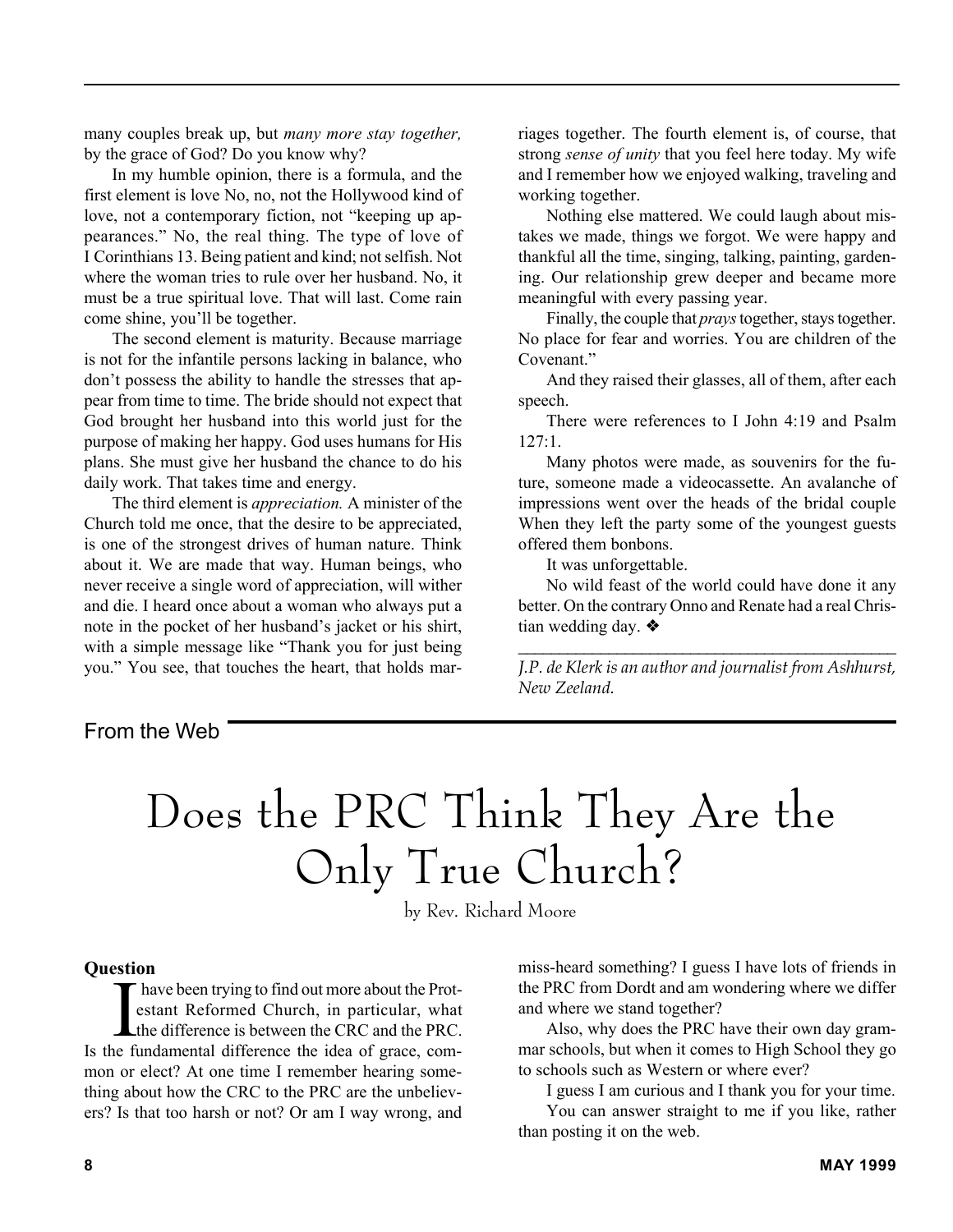#### **Answer**

Thawer<br>I believe that these questions<br>I believe that these questions<br>adults of other Reformed Churches. have chosen to answer you on the web, because I believe that these questions are raised with fair regularity among many, especially younger

To answer the question as to what is the difference between CRC and PRC would take a long treatise to answer completely. Something that I will not take time to do on this page, however there are many pamphlets that do explain much of the difference between the two denominations on the PRC Home Page. Especially it would be good to begin with the Introduction to the PRC. Then other pamphlets that would specifically help would be "The Three Points of Common Grace," "Grace Uncommon," "Our Reformed Heritage," etc. The pamphlets on this page may be printed straight to your printer from the page, or saved to be used in your word processor for printing. To get a real understanding of our churches take time to read pamphlets from this page, then compare with your understanding of your own denomination.

The fundamental teaching on grace became the point over which our churches were forced out of the CRC. We have always held to a sovereign and particular grace, whereas in the 1920's the Christian Reformed Churches adopted a doctrine of Common Grace, which teaches that there is some grace common to all men elect and reprobate alike, and that there is a grace common to all in the offer of the gospel. We maintain that this is a doctrinal stance that has no Scriptural foundation, in fact that is denied by the Scripture.

To teach that grace must be common to all men in any sense must necessarily lead to the teaching that God has some love towards all men–an impossibility unless we were to teach that all men are saved, or that salvation is dependent upon the will of man.

Your comment about the PRC people counting the CRC people unbelievers simply is not true. The members of our church understand or ought to understand that there are children of God yet in many other denominations. The fact that a denomination has started down the path of apostasy (that is departure from the truth) does not mean that all in the denomination are reprobate. Even in a terribly apostatizing Israel during the days of Ahab there were 7000 that had not bowed their knee to Baal. Surely in our "mother" denomination there be those true elect children of God that seek God according to His Word. However, it is necessary always and again to warn against apostasy wherever it raises its

ugly head and to call God's people to watchfulness and prayer. This is true whether it be found in the CRC, PRC, or any other denomination.

Further, the members of the PRC cannot nor ought not to maintain that all within our midst is pure. We must constantly be reforming and striving for perfection. There are always tares among the wheat says our Lord.

Hopefully you misheard something. Although by others, the PRC members have been accused of thinking that they are the only children of God. This is probably due to the fact that we as a denomination have always staunchly and ardently defended the true faith. This means that we have not been bashful to point out error, whether in our own midst or outside of our churches. The Formula of Subscription in fact binds our officebearers to this task.

Then to answer your question as to why in our denomination we have our own grammar schools, but when it comes to high school we use other schools such as Western Christian High in the NW Iowa area, is a matter of practicality and feasibility to a large extent. It is obvious that we do not view the Christian Reformed Churches as the false church, but as one that has taken a path of departure from the truth. This is the reason we are separate denominations. However, I should point out that where we have sufficient numbers to support a high school we have such, namely Grand Rapids, MI. Where we have been given greater numbers of people in our churches, we are working towards the establishment of high schools, namely in the South Holland, IL area and here in NW Iowa. As God gives us the means, we will also be blessed by having these efforts come to fruition and it shall be counted a blessing. But until such time, as covenant parents we have the calling to give to our covenant seed the best covenant education possible, and this means until we can have and maintain our own schools, we will use the next best possible and we are thankful that we may do this. This does not mean that we embrace that which is contrary to God's word there, and with this we must continue to contend and take extra time to instruct our covenant youth in the distinctions between us.

Hope this helps, if you want to follow this up, you may do so in more private correspondence between yourself and me, or if you please on the web. ❖

*Remember to write your questions to me at revmo@mtcnet.net Also feel free to write follow up questions.*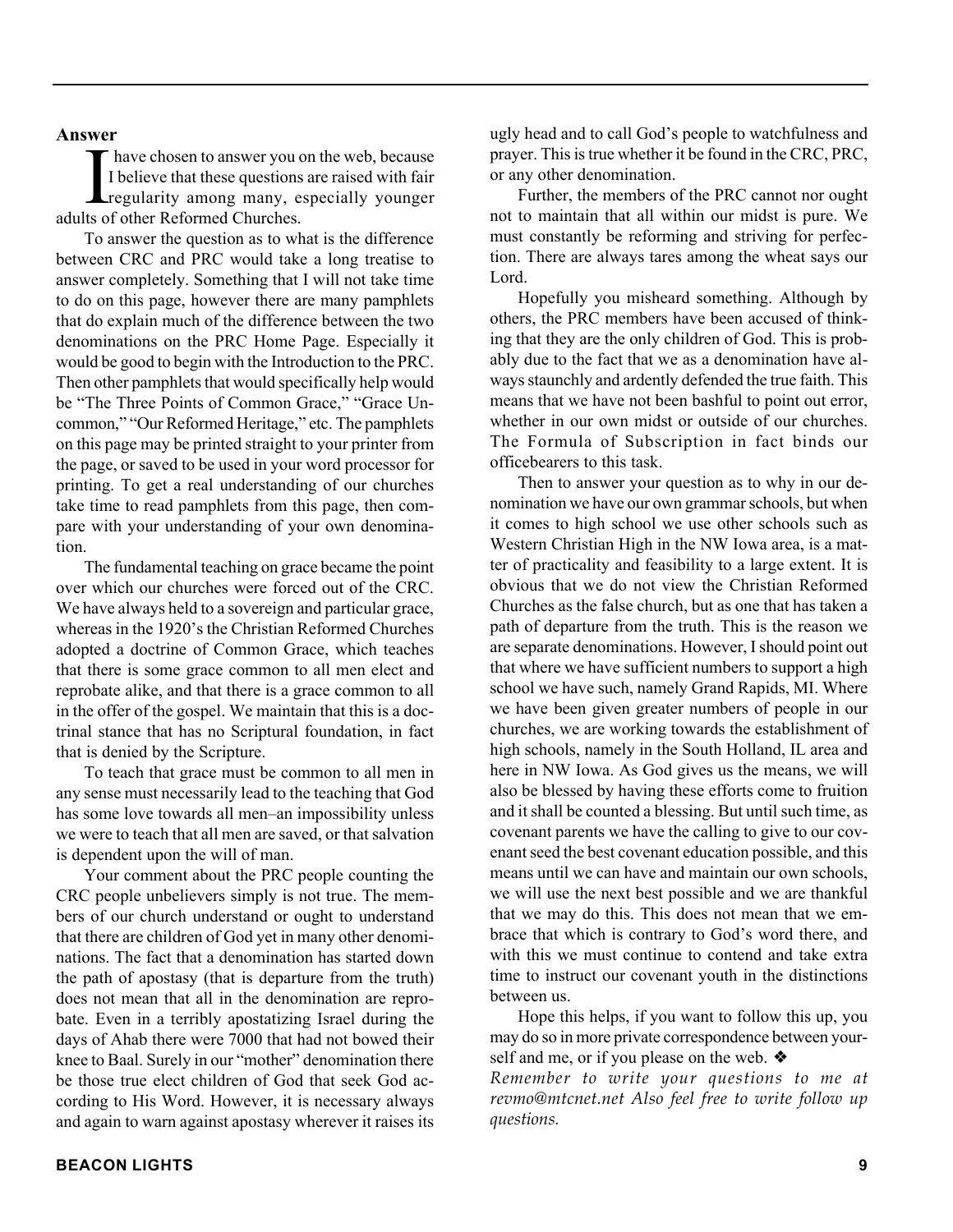## WWJD

#### **Dear Editor**

As time and space is amply permissive, please allow these comments.

Thankfully, magazines as the one you currently produce still gives voice to the Reformed faith. It behooves me, as a confessing member of a Protestant Reformed Church in the Grand Rapids area, and also as a member of the Universal Church of Jesus Christ, to directly comment on the recent rhetoric written in the March 1999 issue.

Reformed believers down through the ages that are distinct and mature MUST confess with the mouth, a belonging to Christ. Romans 10:9-11.

A living reality of confession is found in the everyday antithetical walk of the Reformed believer, who confesses Christ. Above all this, is the sincere and lively preaching of the Gospel, which MUST radiate in and through the life of a believer, i.e., calling sinners to repentance.

If the true preaching is indeed manifested in the Reformed believer, and takes hold of walk and life through the inner work of the Holy Spirit, why would a Reformed believer need a visual reminder to amplify a confession and walk of life? Galatians 5:22, 25.

> *A Concerned Reader, (humbly submitted) Keven D. Moelker*

### Church Family

# Faithful Witnesses of God (1) Walking as Children of Light (Eph. 5:8)

by Aaron J. Cleveland

 $\overline{\mathcal{L}}$ For ye were sometimes darkness, but now are<br>ye light in the Lord: walk as children of<br>light." This is the Word of God to His choye light in the Lord: walk as children of light." This is the Word of God to His chosen people in Christ found in Ephesians 5:8 instructing them to walk as "children of light" in the midst of this present world of darkness. Along with this passage and many other passages of God's Word is to be found the principle that God's chosen people bear witness of the

light as they carry out their God-given station and calling in this life.

In Philippians 2:14, 15 we read that we are to "Do all things without murmurings and disputings: That ye may be blameless and harmless, the sons of God, without rebuke, in the midst of a crooked and perverse nation, among whom ye shine as lights in the world." Once again we have the principle that when the people of God live according to the commands of God (doing all things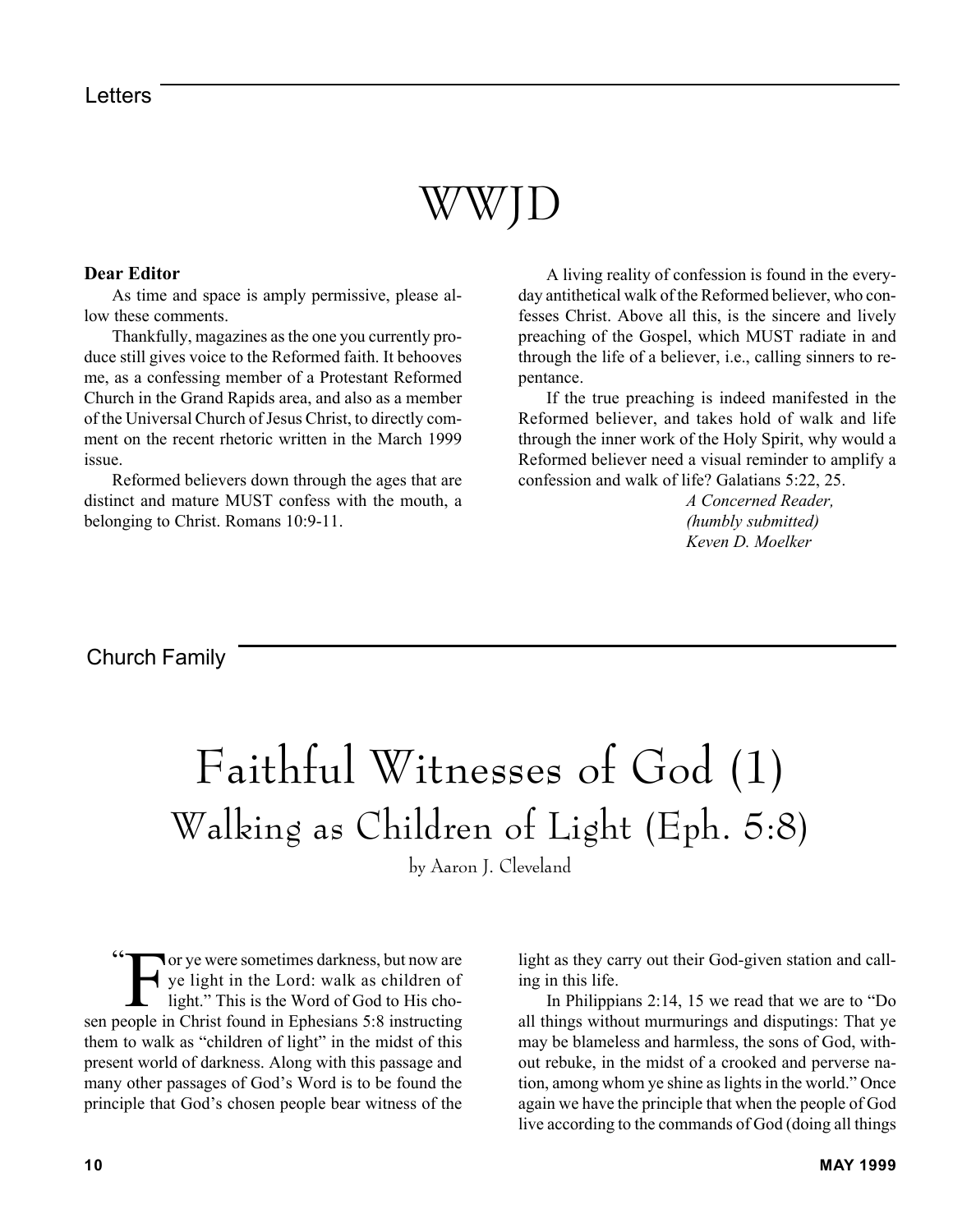without murmurings and disputings, living blamelessly and harmlessly) they shine as "lights in the world." Again this principle can be found in I Peter 2:9. Here we read, "But ye are a chosen generation, a royal priesthood, an holy nation, a peculiar people; that ye should show forth the praises of him who hath called you out of darkness into his marvellous light." Here we have the idea that those who have been chosen and called into the light of Christ, walk as children of light, showing forth the praises of Him who calls out of darkness.

In Matthew 5:14-16 we read of the fact that we, as God's peculiar people, are the light of the world. In verse 16 we are commanded to "let your light so shine before men, that they may see your good works, and glorify your Father which is in heaven." Again, we have the principle that in living a life of obedience (good works– see the Catechisms definition of good works) we shine as lights in the midst of the world of darkness.

If we make a further study of this principle, we find the source of this light that shines through us into the world of darkness. And the source of this light is God through the work of Christ in us. In reading John 8:12 this truth is set forth. We read, "Then spake Jesus again unto them, saying, I am the light of the world: he that followeth me shall not walk in darkness, but shall have the light of life."

A beautiful verse which explains this truth clearly is II Corinthians 4:6. We read, "For God, who commanded the light to shine out of darkness, hath shined in our hearts, to give the light of the knowledge of the glory of God in the face of Jesus Christ." We must understand that by nature we are children of darkness and have no light. But God, through the work of Christ has enlightened our hearts by His Spirit, so that we possess a knowledge of the glory of God. Further, we come to know God through Christ. It is only when we have been enlightened that we know and love God and live according to His will as children of light.

A further examination of Scripture reveals to us that we cannot walk as children of light and we cannot even see the light but by the work of God in us. In Psalm 36:9 we read, "For with thee is the fountain of life: in thy light shall we see light." Psalm 43:3a has the same idea. "O send out thy light and thy truth: let them lead me." In both of these verses we are reminded that apart from the light of God in us and illuminating our way, all is darkness and stumbling hopelessness. Foolishness it is to think that we can find our way and walk the path of life outside of the gracious light of God.

David recognized this important truth in the inspired words of II Samuel 22:29. "For thou art my lamp, O Lord; and the Lord will lighten my darkness." Once again we have the idea that we, of ourselves, are in complete darkness of understanding. We know nothing but darkness and we have no longing for the light. But it is the Lord who illuminates our heart and understanding and it is the Lord who puts the confession in our mouth that, "Thy word is a lamp unto my feet, and a light unto my path" (Psalm 119:105).

### As Reformed young people it is our calling to walk as children of light.

As Reformed young people it is our calling to walk as children of light. We are to "walk in the light of the Lord" (Isaiah 2:5). As we carry out this calling, and walk as children of light (Eph. 5:8), we bear witness of the truth in the midst of this world of error. Just as a light shines forth in the midst of darkness, so does the truth shine forth in the midst of the darkness of the lie. It is God who shines forth His truth through the Godly walk and confession of His chosen people.

It is good that we come to a better understanding of this truth in connection with the subject of witnessing. Much has been written and spoken of lately on the subject of witnessing. "Witnessing" is a term which can take on many different meanings and is a term which is misused by many. It is best to examine the subject of witnessing in the light of Scripture.

### as children of God, we are always witnesses and we are always witnessing.

Let us begin by understanding that as children of God, we are always witnesses and we are always witnessing. This truth is clear from Ephesians 5:8. One's "walk" refers to all aspects of one's life. When God calls us out of darkness into His light, He does not illuminate us in such a way that only certain aspects of our lives are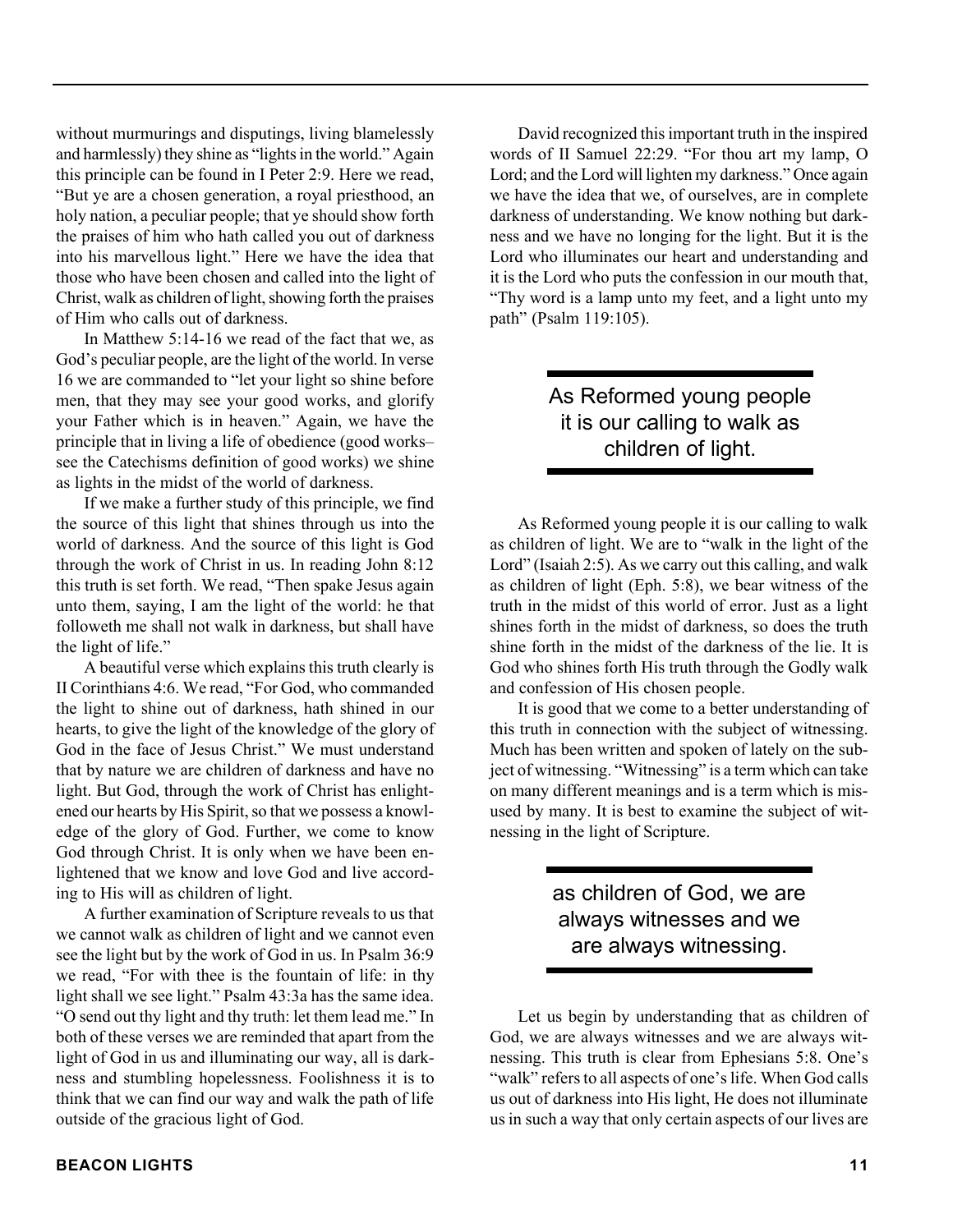changed. No, our whole life is changed, so that our whole "walk" bears witness to the fact that we are children of God. This, of course, does not mean that there are not times when we walk sinfully, contrary to God's law and in darkness. This certainly is true. But, we continually live a life of repentance and turning from sin.

David, in Psalm 26, gets to the heart of the matter of what our walk involves. First, our walk begins in the heart (verses 1, 2). From our heart are the issues of life. And our hearts are under the power of God's lovingkindness and truth (vs. 3). Second, with hearts under the power of God's truth, we walk in that truth (vs. 3). It can be no other way. Our walk involves every aspect of our life. Where we go, what we do, what we think, whom we associate with, the words we speak (our confession), and what we allow ourselves to see, all belong to our walk.

Years ago, Rev. Vos, in a meditation written on Psalm 26 (found on pgs. 83-89 of *O Taste & See*), made an important point that speaks directly to a lie prevalent today concerning our walk. The lie is this: One can live on very friendly terms with the wicked of this world and freely associate with them and participate in their evil deeds, and at the same time "let His light shine" and somehow have a positive influence on the wicked. Rev. Vos gives an answer to this lie which is well worth quoting:

I hear a question: Must we not love our enemies? Must we not try and save them? Must we not let our light shine unto them if haply God will use us to snatch them from the brink of eternal death?

Yes, I have often heard these questions. Sometimes they are put to us in a way and in an atmosphere that makes us wonder.

Yes, we must certainly love our enemies. That is a text from Jesus' lips. And I agree that you must try and save the wicked with whom you come in contact. Of course, you are a walking Evangel. Many there are who were drawn to God by means of your Christian walk.

But always remember this: you will never be a light unto the Gentiles by becoming a boon companion with the wicked. When I wonder about such questions is when I notice that the people that question me thus live on a very friendly footing with the world. They seem never to be bothered by the vile way of the world. We do not know the heart, but it seems to us that they are of that kind.

And such conduct is damned.

you will never be a light unto the Gentiles by becoming a boon companion with the wicked.

That we are always witnesses and witnessing must be clearly understood. It is not the case that witnessing is only one of many compartments in our life. We are always witnesses of the truth. It is not the case that we make the decision to go to a movie on a Friday night and not witness, and then decide to witness of the truth to a co-worker on Saturday morning. We are constantly witnessing as we carry out our God-given station and calling in life. When we are not doing this, we are witnessing of darkness and our lives become the occasion for the reproach of the cause of God.

Implicit in being a faithful witness of the light is living a life of obedience and good works. A good explanation of this can be found in the Catechism, Q & A 86. The question asked is this: If we are saved merely of grace and by none of our own works, why must we still do good works? The answer is that when we are redeemed by the blood of Christ, we are renewed by His Holy Spirit after His own image. When this is the case, we are enabled to testify, "by the whole of our conduct, our gratitude to God for His blessings, and that He may be praised by us; also, that every one may be assured in himself of his faith, by the fruits thereof; and that, by our godly conversation, others may be gained to Christ."

When we are living a life of thankfulness and good works (our godly conversation), we are witnesses. As we mentioned earlier, good works are only those which "proceed from a true faith, are performed according to the law of God, and to His glory"  $(Q & A 91)$ . So then it is not possible to witness of God without a true knowledge of God. Neither is it possible to be a witness of God when we are living contrary to the law of God. Neither are we witnesses when we are seeking our own glory and not that of God. How important it is to grow in our knowledge of God and of the assurance of our salvation. Let us sanctify the Lord God in our hearts (I Peter 3:15). ❖

*\_\_\_\_\_\_\_\_\_\_\_\_\_\_\_\_\_\_\_\_\_\_\_\_\_\_\_\_\_\_\_\_\_\_\_\_\_\_\_\_\_\_\_\_\_\_\_\_ Aaron is a member of Hope Protestant Reformed Church in Grand Rapids, Michigan.*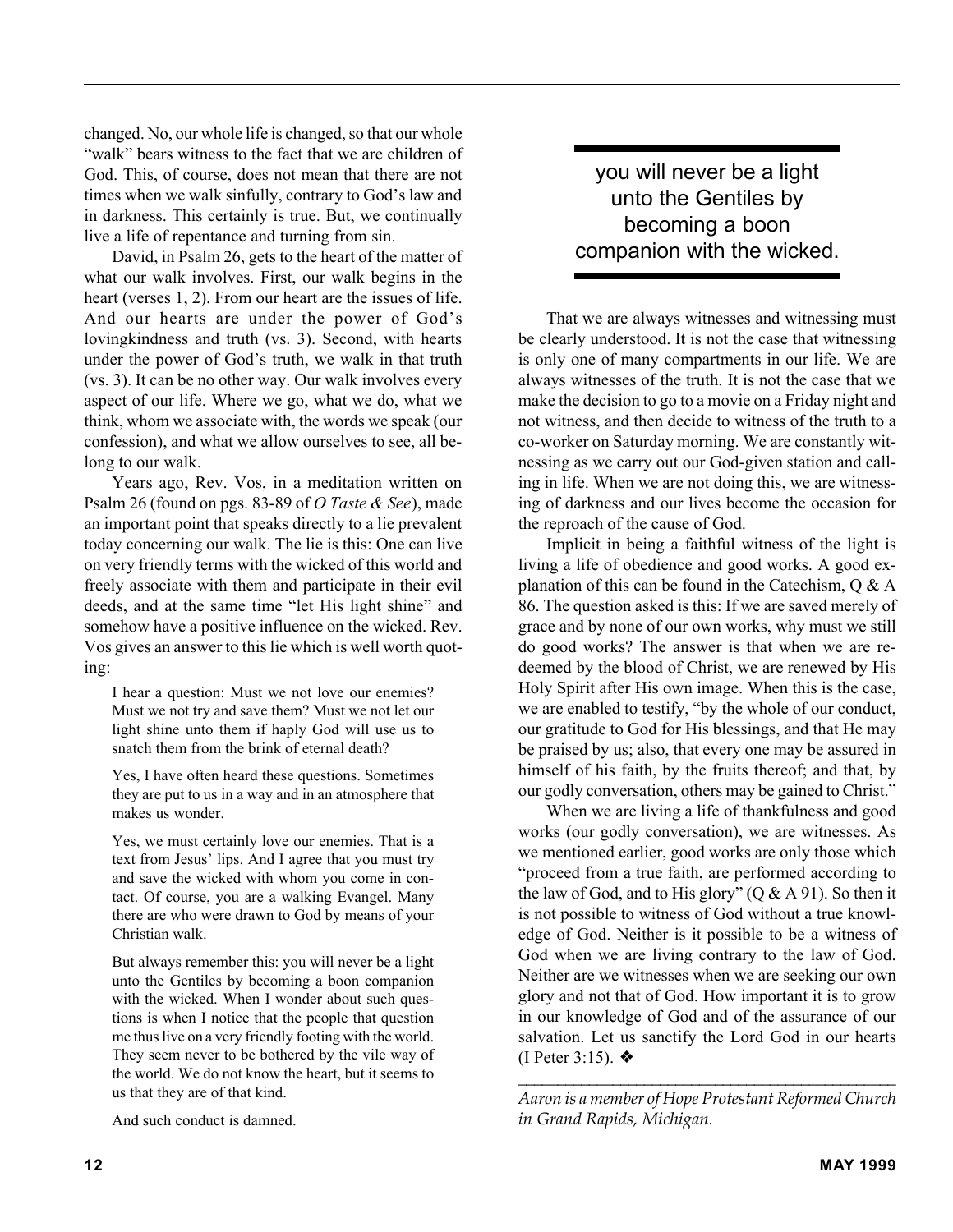# The Song of Zion

A Psalter-Psalm Devotional of Praise to Our Sovereign Covenant God

by Skip Hunter

#### May 1 Read Psalm 93

**Psalm 93:1-2** Do you confess that Jehovah is from everlasting? Do you acknowledge Him as king? These two verses are full of absolute statements. We need to acknowledge such absolutes and then live out of them. When we do this, we will not try to make God something or someone he isn't. We will not try to make of ourselves more than God. We will live out of the confession that we are His subjects and must give to Him honor. There is great comfort in this. We will be assured that His promises will never fail. We will never worry about this world being destroyed before His time. Let us laud Jehovah as our king. Let us live lives which show that He is our King. Sing Psalter 252:1-2.

#### May 2 Read Genesis 6:17-24

**Psalm 93:3-4** It is springtime here in the northern hemisphere. Springtime quite often brings about floods. These floods may be caused by snow melt or by torrential downpours. If you live in any area where flooding threatens, these verses can be a comfort for you. All of us know the story of Noah and the great flood. We know of the sign of the rainbow which tells us that a flood large enough to destroy the world will not happen. As Noah and his family heard the noise outside the ark, they knew that God was mightier than the flood. This was impressed upon them when they stepped out onto dry land safe and sound. Do you have this confidence? Do you know and confess that God is greater than any wall of water bearing down on you? With this knowledge we can rest assured that the flood of our sins cannot wash us away from His care. Satan cannot destroy us, no matter how hard he tries. We have a mighty God; let us confess that as we worship Him today. Sing Psalter 252:3.

#### May 3 Read Psalm 19

**Psalm 93:5** As we finish this short Psalm we see a shift in emphasis. In the first four verses we see God who is mightier than any of His created nature. This last verse speaks about spiritual ideas. First of all it speaks of His testimonies. What are these? As we know from other parts of Scripture including our reading for today, these are His law. We went to His house yesterday. We heard His law read. Did we vow to keep it? Are we trying to put behind us those sins which prevail against us? We also know that in the keeping of Jehovah's law is great reward. That reward is of holiness. The child of God, out of gratitude for his salvation, must strive to be holy even as God is holy. When we walk a walk of sanctification, we will strive to keep the law. We will do this with our whole being. In this way we can present ourselves a living sacrifice-**"***holy* acceptable unto God". Sing Psalter 253:4.

#### **BEACON LIGHTS 13**

#### May 4 Read Psalm 94

**Psalm 94:1-2** This type of Psalm is not very popular today. It is called an imprecatory Psalm. It is a prayer for the destruction of God's enemies. Some may say that God could not have enemies because He loves all men. We know from Scripture's testimonies that God most certainly does have enemies. The next question is, "Why should we pray for their destruction?" The reason is that those enemies bring scorn upon God's name and glory. This is a proper prayer for the child of God in order that God's name may be glorified. It is also a comfort for us to know that our God cares for His people. Let us, as we are commanded, pray this prayer. But let us do it only that God's name may be glorified. Sing Psalter 253:1.

#### May 5 Read Jude 14-25

**Psalm 94:3-5** The Psalmist as well as Jude had the same cry. How long will God's enemies trample His name under their feet? Is that our cry? Do we see that the world hates God and His cause? Do we see that whatever they do is against His most holy name? Or have we joined the world and with them bring despite to God's most holy name? Do we desecrate the Sabbath as they do? Do we enjoy the sin of drama which is never to God's glory? Do we seek to make ourselves number one? These sins are not for us to play with or decide what is right or wrong. God's Word gives to us ample knowledge about glorifying Him. Let us stop joining with the world, and let us dedicate ourselves to His service and glory. Sing Psalter 253:2.

#### May 6 Read II Kings 4:1-7

**Psalm 94:6-7** The reading for today gives pause to a chilling thought. Can people who are seemingly church people afflict other people of the church? The answer is yes. They do it in a way that it seems that they care not what God says or sees. What is in such a text for us? First of all we must be warned that we are no different. Young people and children, how do you treat your fellow classmates? Are you kind to them under all circumstances? Do you oppress them and cause them much grief on the playground and in the halls? We must be warned that this in not the proper conduct of the child of God. We must know that God will not let such things go. We will be required to give account for them in the day of judgment. The second thought for us is that God does see such afflictions upon even the littlest of His people. He will come to our aid. This affliction is for our profit. Let us be warned in this text and let us be comforted. Sing Psalter 253:3.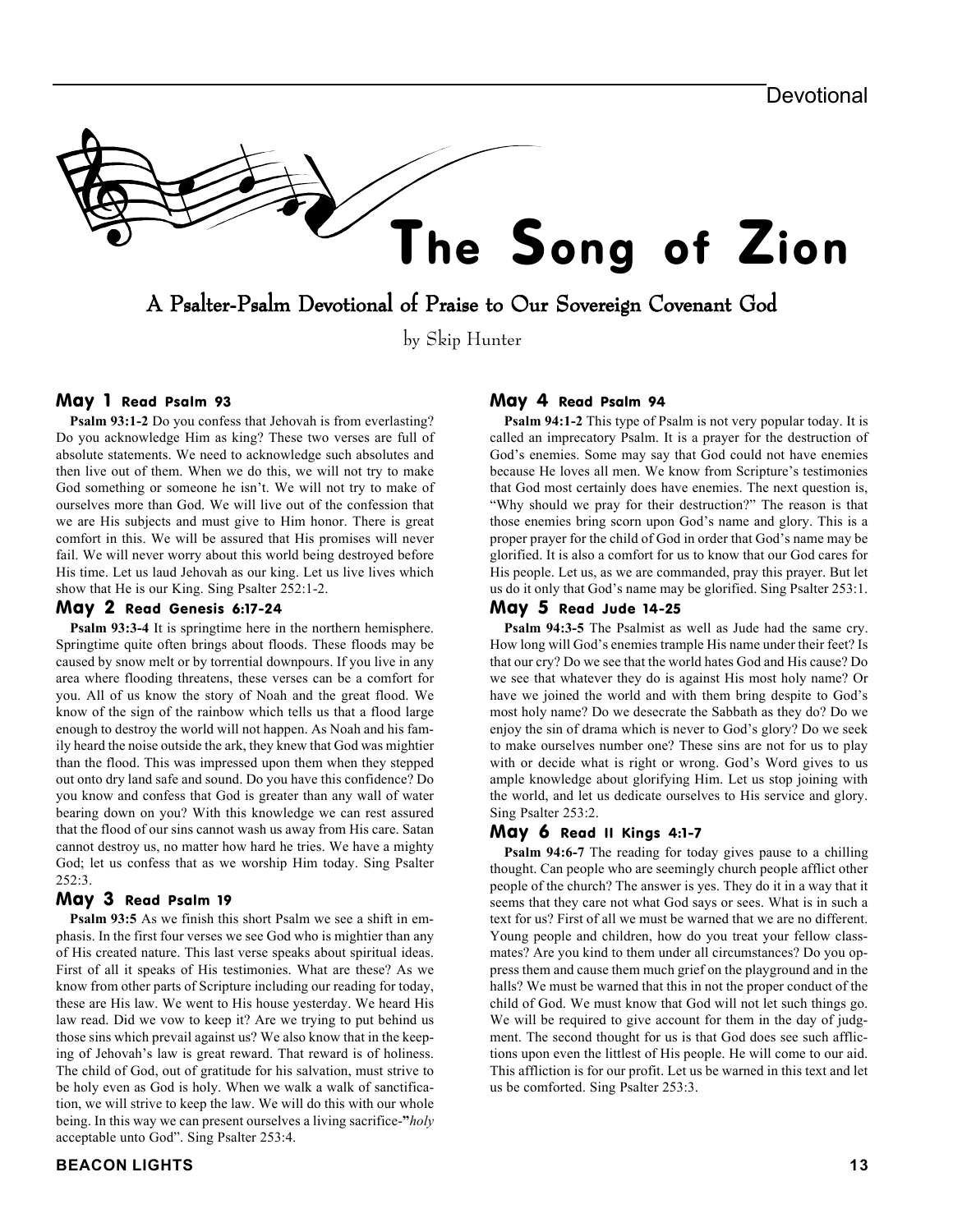#### May 7 Read Proverbs 20:1-12

**Psalm 94:8-9** These two verses continue the thoughts of yesterday's verses. I want us to focus on the word wise. What is it to be wise? The Scriptures speak of this concept in two ways. First there is the wisdom that anyone may obtain. This is the wisdom that allows one to succeed in the business world or the world of education. This is the wisdom for which men and women give up their families and family life. This is the wisdom which becomes the god of many. The second kind of wisdom is the wisdom which is called the fear of Jehovah. Not many men are qualified to receive this kind of wisdom. It is the free gift of God's grace. It is a wisdom that is more precious than any mineral or amount of wealth. For what type of wisdom are we striving? Are we giving up all for the cause of Christ and His church? Worldly wisdom is helpful to the church, but it can never be a god for them. God is not pleased when our striving after the wisdom of this world causes us to forsake Him and His wisdom. He sees, He hears, and He will take action. Sing Psalter 253:4.

#### May 8 Read Psalm 94:1-11

**Psalm 94:10-11** More sobering words than verse 11 are hard to find. God knows our thoughts and knows that they are empty boasts filled with self-glorification. As we prepare to enter the house of God, these words provide us with comfort as well as encouragement. They comfort us because we know that God will avenge us against those who would harm us. This is a comfort because we know that ultimately God's name will be glorified. They are encouragement because they help us to put away thoughts of selfworth and put on thoughts of God's glory. They make us realized that Jehovah, He is God. We need these words today so that we want to go to God's house tomorrow. In that house we find the way that we should go. We find the way that leads to eternal life. That way is Christ. That way is found through the preaching of the word. Let us remember that the Lord looks on the heart. Sing Psalter 253:5.

#### May 9 Read Psalm 94:12-23

**Psalm 94:12-13** Are you happy, people of God? Are you happy, young people and children? Are you happy when God corrects you by chastisement? This is not something to be trifled with. If God does not chasten you, He does not love you. For He is our Father, and a father chastens the sons he loves. He chastens us by teaching us out of his law? As the law is or was read this morning, what was our reaction? Did we even listen or was it out of custom and habit that we sat through it? Why does God chasten us and teach us out of His holy law? The answer is to be found in the second verse we read today. He does it to give to us rest from our adversities. Oh, that rest may not be found in this life. We may go to the grave being oppressed by those around us. Think of the martyrs of the early reformed church. Think of their lives. They counted it all joy to enter heaven through the way of affliction. There is rest to be found, and it will be found by the way of eternal damnation of the wicked. Be happy, people of God, and know that God loves you even as He chastens you. Sing Psalter 253:6.

#### May 10 Read Luke 18:1-8

**Psalm 94:14-15** These two verses can help us as we go back to work and school today. When we have to work or study in an environment that is not friendly to the child of God, we need to remember the thoughts found in these verses. We need to know that God will never leave us. Even when oppression's ugly head is always looking over our shoulder, a higher power sees. God will not leave us. He will care for us. We can know, even as we read in the parable, that God will hear our prayers as we bring to him our cares. We can go to the throne of grace in the confidence that He will hear us and will deliver us. God's judgment is sure and it will comfort us. Go to His throne even at your desk or machine today and find mercy in God. Sing Psalter 253:7

#### May 11 Read II Kings 8:1-6

**Psalm 94:16** Are you overwhelmed with those around you? Do you find no peace in any avenues? Does appeal to your parents, teachers, bosses, review committees seem fruitless? Do we have no where to go with our troubles? The answer to the last question is the answer to the rhetorical questions found in verse 16. Who will represent us? God will. How? First of all we are represented before His throne by Christ who is our advocate. Secondly, He will rise up for us. How? We don't always know. I am sure the woman who went to the king in today's reading did not harbor much hope in her appeal. But God by His providence caused Elisha to be there and to represent her. God raises up Elisha's for us. Who are they? We can only find out by prayer and meditation. Pray for your Elisha. God will hear and will help your cause. Sing Psalter 253:8.

#### May 12 Read Job 19:19-27

**Psalm 94:17-18** People of God, can we with Job confess that we know our redeemer lives? Are we confident in such a confession. Job's friends spent a week in silence. Then they spent a long time saying comfortless words. But Job knew that Jehovah was his help. He knew where he could find mercy in time of need. Job knew that He needed the mercy of God. And because of his sin, he was slipping. God held him up even as he will hold us up. The psalmist speaks confidently in verse 18. He knew and knows even as we can know that God's mercy is long-suffering toward His people. Delight in that mercy and it will hold you up. Sing Psalter 253:9.

#### May 13 Read John 14:15-27

**Psalm 94:19-20** It would do us well to take time to read John 14 often in our lives. Because I had to learn this as a child, I can draw on its words for solace at any time. What is your comfort? Is it money? Is it prestige? Is it some material thing? Most of us know at least the first few words of Lord's Day 1 of the Heidelburg Catechism. Our comfort is found in our Savior. He has sent us a Comforter who will give us peace even in all our afflictions. People of God, we must stop looking for comfort in the things the world delights in. They will never comfort us. They may pacify us for a time, but they will never bring true comfort. The child of God through all ages of this world has only found comfort in the things of God. God's fellowship and friendship is full of comfort for His covenant people. Seek that comfort. Pray for that comfort. You will find rest for your soul. Sing Psalter 253:10.

#### May 14 Read Matthew 27:1-12

**Psalm 94:21-22** Another way in which we can draw comfort and peace from affliction is that our elder brother, the Lord Jesus Christ, suffered such affliction. He was brought before Pilate's judgment seat with out a cause. He was innocent of any wrong doing. Because He knows such affliction, He will care for us. He took our wrong doings upon Him when He appeared before Pilate. He was pronounced guilty in our stead. Jesus could say "Into Thy hands I commend my spirit" with the confidence that God was his defense and rock of refuge. We, too, can have this confidence even as we face the afflictions in our lives. Sing Psalter 253:11.

#### May 15 Read Psalm 94:12-23

**Psalm 94:23** Once again we come to the theme of this imprecatory Psalm. God will not only deliver us from our enemies but He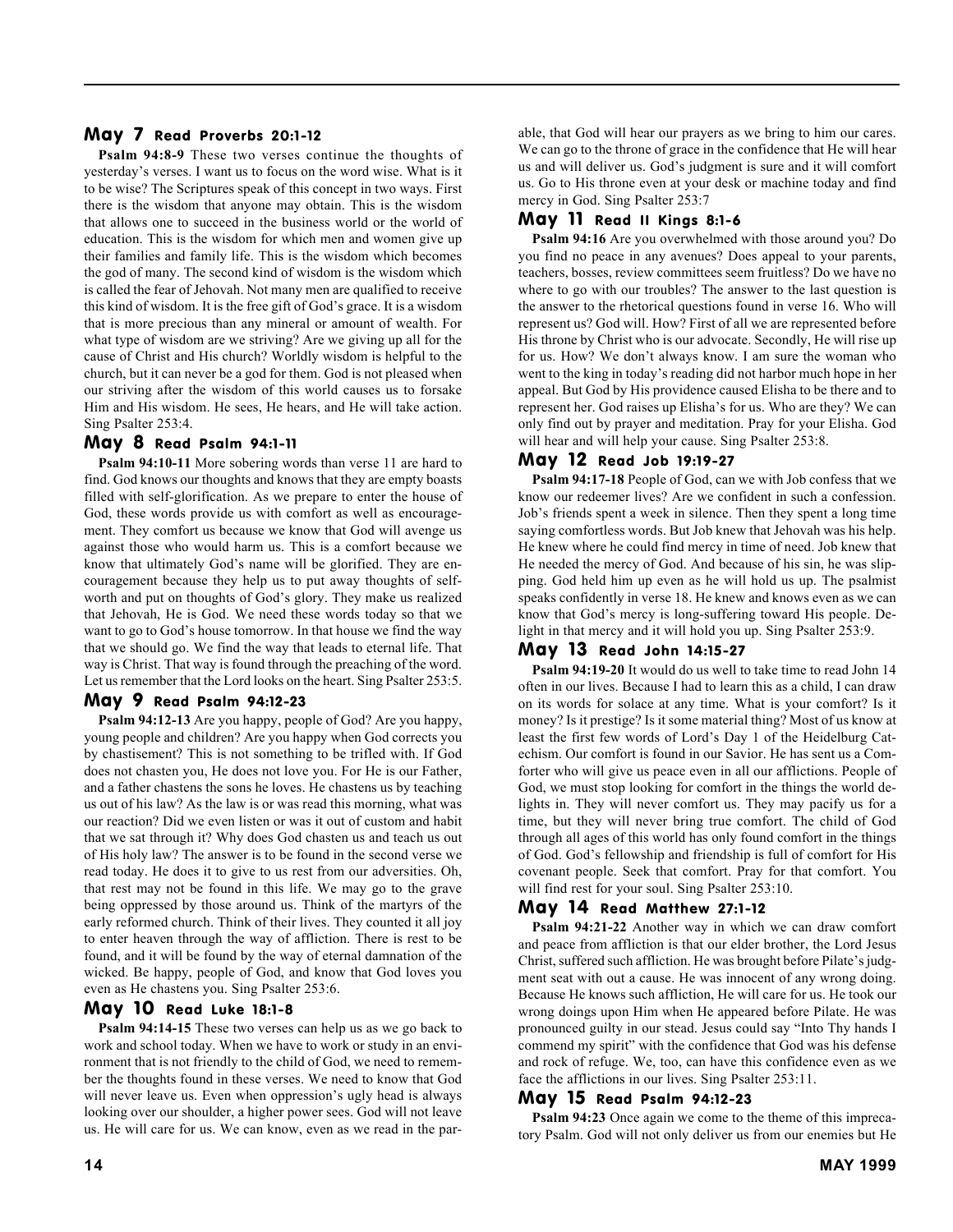will cut them off in their sin. As has been pointed out throughout this Psalm this is a cause for comfort for us. It is not cause for boasting. We do not look upon the wicked's condemnation in a spirit of revenge, but rather we see it in the light that by their condemnation God is glorified. This is our chief end in this life. We must have God's most holy name glorified. By the glorification of God's name, we can rest assured that He will deliver us from all trials on this earth and take us with all the saints to our eternal home to rejoice in His goodness. We will be delivered from this valley of the shadow of death and be taken to a place where only God will be glorified. Is this your hope, people of God? Then pray for the judgment of those who blaspheme God's name. Sing Psalter 253:12.

#### May 16 Read Psalm 95

**Psalm 95:1-2** It is appropriate that we begin this Psalm today. For today is the Sabbath. That day set aside by our God at creation for us to cease from our daily labors and recreation and worship the King of Kings and Lord of Lords. Notice the way in which we are to worship. We are to sing unto Him. Are you a singing worshipper of Jehovah? This does not mean someone whose voice is trained by man, but rather someone whose voice is trained by the Holy Spirit. Singing is a wonderful tool that God has given to His people. Song can be used to praise, to comfort, or to edify. Not only has He given to us the tool, our voices, He has given to us the songs, the Psalms. On this day let us go to the Lord with a joyful noise. Let us praise the rock of our salvation. Sing not only the recommended stanzas of the Psalters, but sing them all. Sing Psalters 254:1, 255:1, and 256:1-2.

#### May 17 Read Genesis 1:1-13

**Psalm 95:3-5** How many of us read the creation account often? We really should do this more. What is my reasoning? First of all by reading it we again see how great our God is. To say, "Let there be light," and light appears. What a majestic thought! We also see the goodness of God pronounced on his original creation. Also by reading it often we have knowledge of creation to battle the forces who claim evolution is the way the universe originated. Yes, I know it is faith which enables us to believe the creative process, but one part of faith is a "certain knowledge." Finally knowing about creation provides for us comfort. If God created all things in this earth, He will surely preserve us until the day of His coming. God loves us and He will care for us. Let us read the creation story and let us wonder over the creation through the spectacles of faith. Sing Psalters 254:2, 255:2, and 256:3-4.

#### May 18 Read II Chronicles 6:12-21

**Psalm 95:6-7** The passage that we read today is part of the temple's dedication. It is the prayer of Solomon which sets for the whole idea of worship for the church of not only Old Testament Israel but also the church of all ages. In verse 7 of today's text, we see that we are sheep under our heavenly shepherd. This means we go where He leads. We know that sheep stray. When that happens, our shepherd must bring us back on the path. His voice calls us all by name. Are we listening for that voice? Do we want to hear it? Or would we rather be lost in school, the factory, the office, or wherever else God has placed us? Would we rather that no one knew that God is our shepherd? God's voice is calling today for us to stay on the path. We must listen and obey. Sing Psalter 254:3, 255:3, and 256:5.

#### May 19 Read Numbers 14

**Psalm 95:8-9** Israel was at the door of Caanan. God called for them through the voices of Caleb and Joshua to enter that land. Because they had not ears to hear, they did not hear the voice of God. They, because of unbelief, refused to enter the promise land. Their hearts, like that of Pharaoh, had been harden by God. Their condemnation will be worse, however. They knew the Word and they rejected it. How about us? God has given to us a great blessing in His Word. He has given to us the preaching of that Word from Sabbath to Sabbath. He has given to many of us schools where that Word is taught throughout the curriculum. Do we hear the voice of God? Are we listening for it? Sing Psalters 254:4 and 255:4.

#### May 20 Read Psalm 95

**Psalm 95:10-11** Do we wish to enter God's rest? When we go to church and keep the Sabbath faithfully, we have a little picture of that rest. Do we like it? The elderly saint knows keenly the joy of entering the rest in heaven. He knows that his earthly body is frail, and he wishes to reside in heaven with His Savior. What about you, young people? What is your attitude toward the day of rest? What is your attitude toward heavenly rest? We must not grieve God with our life on this earth. We must live lives which show that we are pilgrims and strangers on this earth. We must long for our heavenly abode. Let us remember that as we go through our work week. Let us look for the rest of the Sabbath when we can worship God in spirit and in truth. And let us look for that rest which will never end. Sing Psalter 254:5.

#### May 21 Read Psalm 96

**Psalm 96:1-2** This Psalm and the last one give to us direction on how Jehovah is to be worshipped. Both of them begin with the idea of singing. This is not to say that singing is the most important part of worship because that belongs to the preaching. But singing provides the attitude with which we come to worship. Singing, first of all, is joyful. We must be joyful as we come to worship our God. We sing songs filled with the praise of God. Our songs of worship must not be to praise man or to honor man for anything. Worship like our singing is for God alone. When we sing, we must bless God or speak well of Him. This, too, must characterize our worship. Let us prepare to worship by singing, and let us worship in our singing. Sing Psalters 257:1, 258:1, and 259:1.

#### May 22 Read Romans 15:3-12

**Psalm 96:3** One of the responsibilities of the church of the new dispensation is to proclaim the gospel to all nations. This is done through worship services as well as other means. We must show how we worship our God. By this means of grace it may please God to gather some from a nation that knows not the Lord. What are we declaring in this worship service? God loves all men? God forbid! We declare the glory and sovereignty of God as it relates to the salvation of His people. We show that by the wonders He has given us that He is God and He alone. Worship whether in the established church or the mission church must be worship which is bowing the knee to God. We must proclaim this in order that God's Word goes throughout the lands. In this way He will be honored. Sing Psalters 258:2 and 259:2.

#### May 23 I Corinthians 8:1-7

**Psalm 96:4-5** Verse 4 and 5 of Psalm 96 give the reasons why we proclaim God's majesty to all nations. We must do this to show that He alone is God. During the Old Testament times it would be easy for us to show this. But it is this truth that we must show today. We must identify what man serves as gods and show the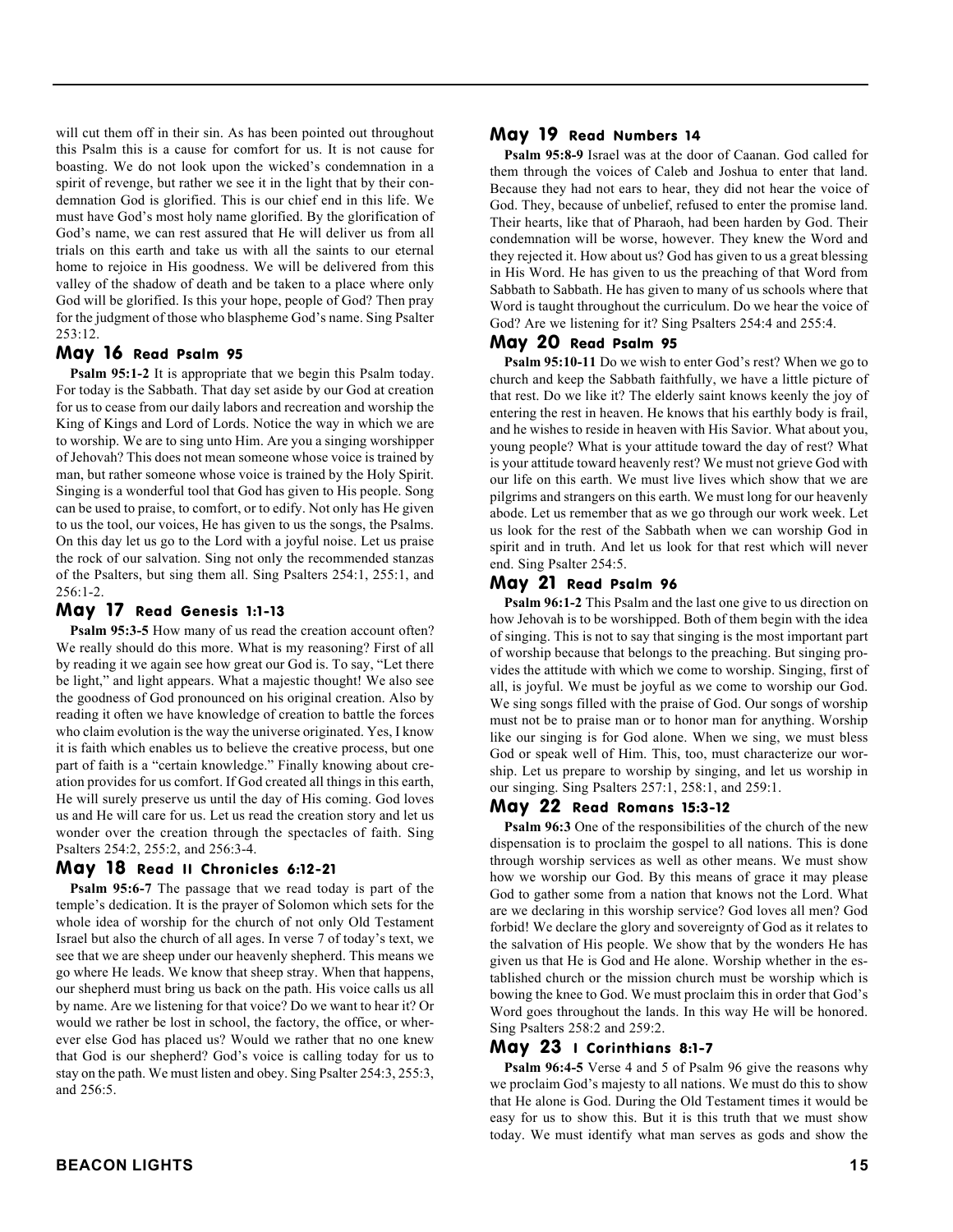vanity of such service. We must proclaim God as creator above all else. Only in the way of faithfully proclaiming these truths will we bring the truth of salvation to the nations. This is our calling from God. Mission work must be centered in teaching true worship of Jehovah. Sing Psalter 257:2.

#### May 24 Read Revelation 19:1-10

**Psalm 96:6** There are four descriptive words found in this text. Each of these words is used indiscriminately by man to describe himself. This is not wrong in itself as long as we remember that only in God can be found the ultimate strength, honor, beauty, and majesty. Each of these ideas can convey a lot. When we use them, we must be careful not to steal from God. We must not take unto ourselves that which belongs to Him. If we do, He may chastise us and take away our strength, beauty, honor, or majesty. You can find many examples in Scripture when this was done. Worship the God of all beauty, strength, majesty, and honor. Worship Him and remember that we are only His creatures. Sing Psalters 258:3 and 259:3.

#### May 25 Read Psalm 29

**Psalm 96:7-8a** These words are a continuation of the thought of yesterday's verse. After realizing that strength, honor, beauty, and majesty belong to God, we must glorify Him in those things. Because the whole context of this chapter is worship, this must be evident in our worship. In every way we must glorify God in our worship. We must do this on Saturday evening as we prepare for the Sabbath. We must do this on Sunday morning as we ready ourselves for church. The clothes that we wear must glorify God not just be pleasing to us. This may require that we show discretion as we buy clothing. We must glorify God in the way we sit in church and in our behavior in church. Nothing must detract from the worship of our most holy God. When we consciously make an effort to glorify God in all ways in worship we will give to Him the glory due to His name. Sing Psalters 257:3 and 258:4.

#### May 26 Read II Corinthians 9:1-7

**Psalm 96:8b** Today is Wednesday. Are you preparing your offerings for the Sabbath? This may seem like a foolish question in this day and age when a check can be written at any time. But yet we must prepare our offerings. We must not look into the wallet or checkbook on Saturday night or Sunday morning and see what there is to offer unto the Lord. We, like the Corinthian Christians must be ready to give even as we have been blessed. This may mean setting aside Sunday's offerings today. This may mean doing without something for our own comfort or entertainment in order that we can worship properly on the Sabbath. The collection is a part of worship which requires preparation. We must be preparing today in order that we can give unto God the glory due to His name. Sing Psalter 259:4.

#### May 27 Read John 4:13-24

**Psalm 96:9** The final verses in this chapter provide a summary for all that has been written in the first eight verses. They begin with this beautiful verse. This verse and its New Testament companion John 4: 23 should characterize all of our worship. We must worship Jehovah in the beauty of holiness as well as in spirit and in truth. When each element of the worship service is characterized by these three ideas, we may rest assured that we are worshipping God in a way that is pleasing to Him. We will not have to leave God's house wondering if it was good enough. We will know that in this way of worship, God will bless us and our children who worshipped with us. Let us take these ideas and put them into action each and every Sunday. Sing Psalters 258:5 and 259:5.

#### May 28 Read Revelation 11:15-19

**Psalm 96:10** In this summary we go back to the content of the gospel to the mission field. We must proclaim that the Lord reigneth. We must also tell them that the earth will not pass away until it is ordained by God. There are two ideas that we must combat in the mission field. First of all there is heathen superstition. Heathens look at phenomena such as earthquakes and volcanoes and possible endings to this world. We must give instruction that this is not so. Secondly we must combat the message that this world will last for ever and we must redeem it for Christ. This is a false gospel; one that is not blessed by God. Finally we must show that Christ is coming to judge the living and the dead. In this way we will glorify God's name in missions. Sing Psalter 257:4.

#### May 29 Read Isaiah 55

**Psalm 96:11** We may wonder what a description of the creation is doing in a chapter full of instruction of the worship of Jehovah. The answer is simple. The whole creation waits for the day in which it, too, will be able to worship Jehovah freely unencumbered by sin. We know that the creation groans in anticipation for that day. As we see the times of the times in creation, we can know that creation groans. Many men do not want to worship Jehovah. When the day of judgment comes, they will want creation to cover them. Let us watch with the creation and wait for the day when we will truly worship the Lord in spirit and in truth in the beauty of His holiness. Sing Psalters 257:5 and 258:6.

#### May 30 Read Judges 9:7-13

**Psalm 96:12** Today is another Sabbath. Once again we can put into practice the ideas about the worship of God. Some in the world and maybe even some of us like to think a Sunday or two spent in nature can be useful in worshipping God. There is no truth to this. This Psalm and many other passages in Scripture tell us of our duty to go to God's house in order to worship Him properly. In the parable found in Judges we see that most of the trees knew their place in glorifying God. We, too, must worship Him as He has commanded and not what is pleasing to us. Let us use this day and all the others to come preparing for the eternal Sabbath of worship in heaven. Sing Psalter 259:6.

#### May 31 Read Psalm 96

**Psalm 96:13** God is coming to judge the world. Of this there is no doubt. What is such a truth doing in a chapter which speaks so much about the way we must worship God. It is there because when the king comes He will judge what has been done in His kingdom. He will judge all of creation to see if they have brought honor and glory to His name. The chief way His people have to bring honor and glory is by way of worship. Our worship will be judged as God-glorifying or man-glorifying. Which will it be? It can only be one or the other. Let us examine our every practice of worship in order when the supreme Judge of heaven and earth comes we will be ready to give to Him the honor due to His name. By doing this we will know that He will bless us now and to eternity. Sing Psalter  $258.7$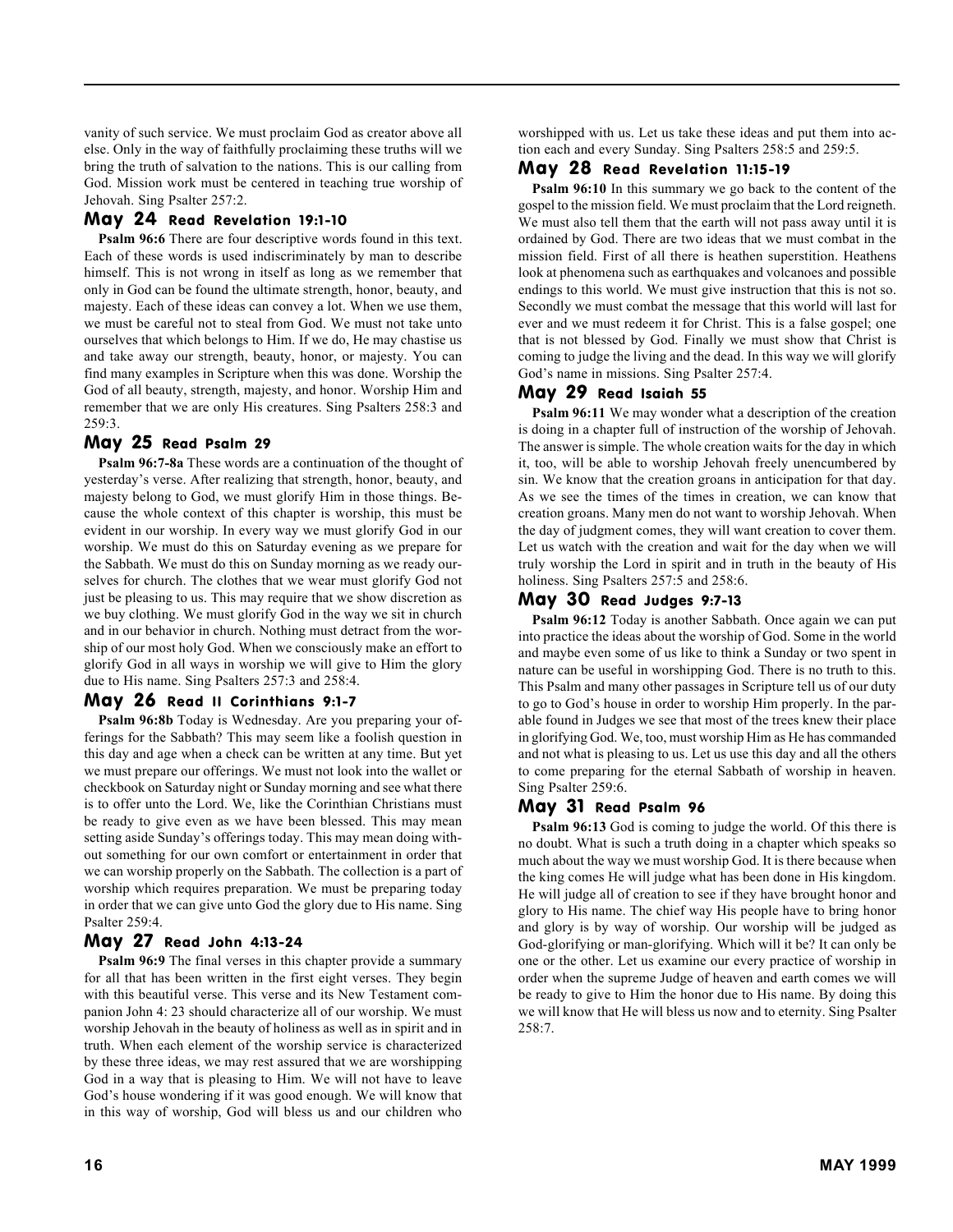# Psalter 44–The Safeguards of Prayer

by Beth De Vries

We turn this month to a versification of<br>Prayer." This Psalm is believed to be writ-<br>Not pay the end of his life, and reflects what Psalm 20 entitled "The Safeguards of Prayer." This Psalm is believed to be written by David near the end of his life, and reflects what he has learned through his life about prayer and God. We notice in this Psalm the confidence that David has in God's hearing and answering of prayer. David also speaks of trusting in God's will and counsel. As we reflect on this Psalter versification may we find comfort as David did in prayer.

David teaches us to call upon the name of our God in the day of trouble. He speaks assuredly that God will hear these requests. We remember that these troubles have been given to us by the Lord; therefore, to Him are we to turn for comfort. The God who has made His covenant with us will care for us in times of trouble. We know that God instituted His covenant with Adam by breathing into him the breath of life and making him a living soul

The Safeguards of Prayer 44 William B. Bradbory Wiscut PSALM 20 C. M. troab - le<br>from His He<br>bo doth isend: vah hear ĩn the day Ъa  $\frac{1}{2}$ :<br> $\frac{3}{4}$ : Forth from His bo - ly place;<br>Ac - cept thy sac - ri - Bee,<br>When thou to God dost , pray, place;<br>fice, let Him send His help<br>He re-mem-ber all<br>thy aal - va - tion we to thee<br>thy gifts<br>will joy;  $\frac{0}{M}$ ay gifts, Īв joy; Prom ov 'ry ill our covenant-keep-ing God. Ånd<br>Let let Him from  $Z_i$  - on, His even hill, .<br>grant-ing thee thy hearts de-sire, .<br>He give an-swer, in Whese Name Sus - tain thee by His grape. Fol - fill thy conn-sels wise.<br>Our ban-ners we dis-play. And<br>May

sire (Ps. 20:4). This should sober us to think about our desires and to make sure they are to God's glory. If we utter our selfish desires to God, He may answer us as He did the Israelites in the desert. We read about this in Psalm 106:14-15 "But lusted exceedingly in the wilderness, and tempted God in the desert. And He gave them their request; but sent leanness into their soul." We certainly do not want to bring

what we think we need (Matt. 6:8). May we remember when we call on God that we ask in accordance with His will (I John 5:14). God promises to grant our hearts de-

> leanness of soul upon ourselves. We are taught in Scripture that the Spirit also maketh intercession for us (Rom. 8:26, 27). Therefore, we can call upon our God with confidence that He will hear us and that His divine counsel may be fulfilled.

> May we think on the salvation which God has given to His people with joy. This is the idea expressed in the fourth stanza of Psalter number 44. We

(Gen.2:7). God took Adam into covenant fellowship with Himself. After the fall, God continued to maintain His covenant by the words of the promise made in Genesis 3:15. God shows His covenant fellowship by caring for His people even in their distresses. As David in this Psalm encourages the people to look to God, so Christ as our mediator leads us to call upon our triune God in time of need (Heb. 13:20).

God sends His help when we call on Him from the sanctuary according to this Psalm. We know that in the New Testament we need not go to the sanctuary to call on God, but we go through our mediator, Christ (Heb. 7:22-25). When we earnestly and faithfully call upon God then does He supply our need. We know that we receive by God's hand what He knows we need, not know that of ourselves we are undeserving of salvation. Our gratitude for this salvation is expressed by giving thanks to God in prayer and song.

When we pray we are to give thanks to God for this gift. May we be a people that prays without ceasing (I Thess. 5:17). We are called to set up our banners in the name of God (Ps. 20:5). By doing this we magnify God's most holy name in all that we do. We must witness to the world around us of the faithfulness of our God. May we with heartfelt sincerity sing this versification of Psalm 20 remembering "The Safeguards of Prayer." ❖

*\_\_\_\_\_\_\_\_\_\_\_\_\_\_\_\_\_\_\_\_\_\_\_\_\_\_\_\_\_\_\_\_\_\_\_\_\_\_\_\_\_\_\_\_\_\_ Beth is a member of Grace Protestant Reformed Church in Standale, Michigan.*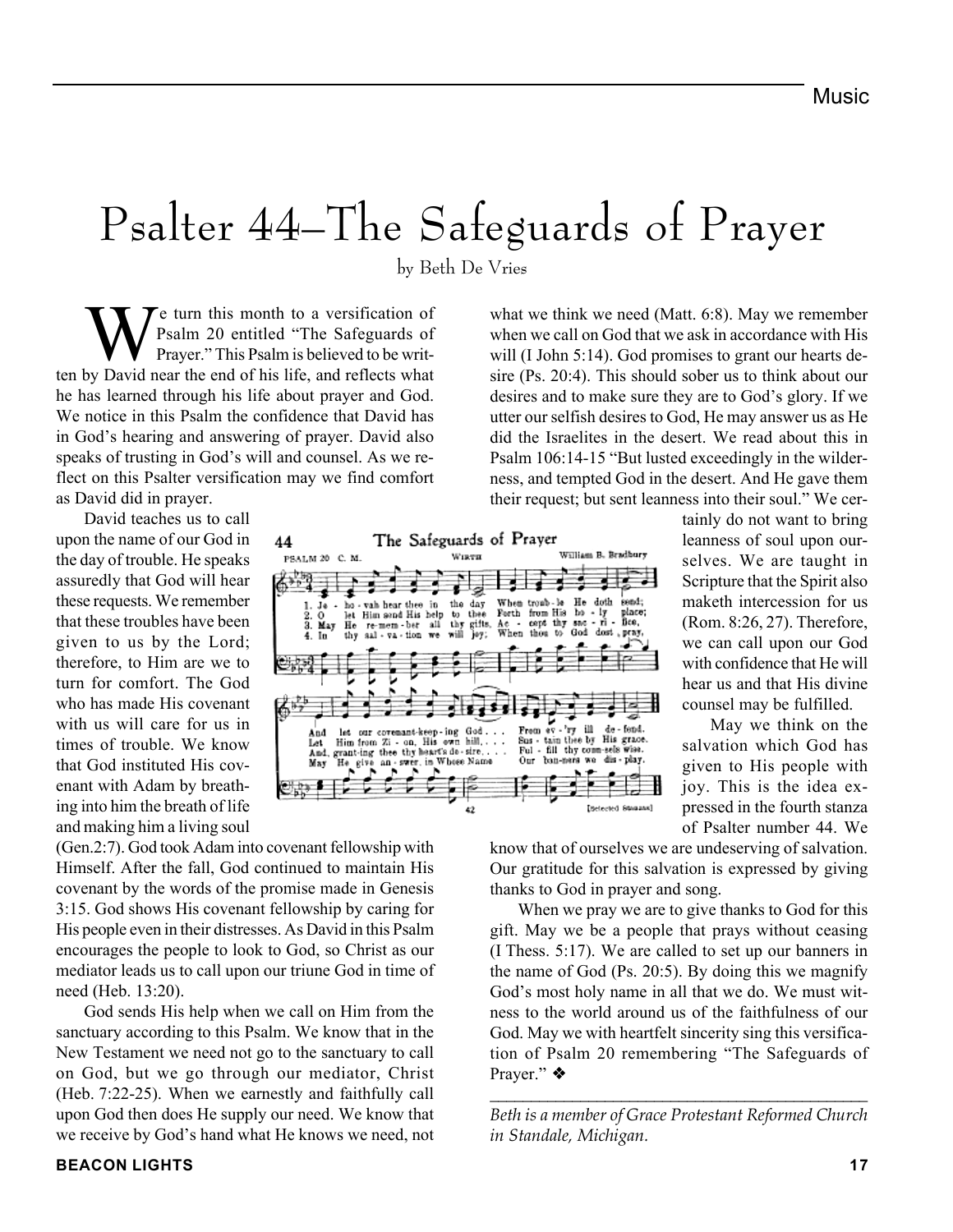# The Sabbath: A Perpetual Covenant

by Rev. Wilbur Bruinsma

What a wonderful command God has given<br>It is one that believers cherish and enjoy<br>Not the Sabbath day to keep it bely." His church in the fourth commandment! It is one that believers cherish and enjoy keeping! "Remember the Sabbath day to keep it holy." This is the one commandment that Jehovah repeated just before Moses came down from Mt. Sinai. "Wherefore the children of Israel shall keep the Sabbath, to observe the Sabbath throughout their generations, for a perpetual covenant. It is a sign between me and the children of Israel forever" Exodus 30:16, 17.

Ever since the pronouncement of that command Israel both in the old and new dispensations alike (Ephesians 2:11-19) have enjoyed the Sabbath. It may be true that today we call our Sabbath, "the Lord's Day," because Christ has fulfilled the Old Testament Sabbath, but our Lord's Day today is still the Sabbath of the Lord. Of course it is! The Sabbath was established as a *perpetual* covenant. It is meant by God to be continued, to be carried on from one generation of believers to the next. It is a sign between God and His people *forever*. It did not cease when Christ fulfilled the Old Testament Sabbath in His resurrection. We still celebrate the Sabbath today, just like the saints of old did, without the Old Testament ceremonies, of course.

Sunday is a blessed day—a wonderful day for the believer, for us. Why? Well, because God has commanded us to set aside that day and consecrate it solely for worship of Him. Pretty wonderful, huh? God has given us one day every week that we can cease from doing everything we would do during the week, and then fill that day with things spiritual! Wow! That is quite a gift, considering that we seem to be so busy with earthly matters every other day of the week. We really need that day. We need it to recoup spiritually. Without it we would

become so earthly, so carnally minded. It is a good thing that the Sabbath was made for man, as Jesus says.

You know, it seems to me that a person would be hard pressed to call himself a believer if he enjoyed using the Sabbath for his own purposes instead of for what God intended it. I mean our Lord's Day is a sign, right?

> a person would be hard pressed to call himself a believer if he enjoyed using the Sabbath for his own purposes instead of for what God intended it.

That is what God told Moses on Mt. Sinai: "it is a sign between me and the children of Israel." That is what God spoke also through the mouth of the prophet Ezekiel too in Ezekiel 20:12, "Moreover also I gave them my sabbaths, to be a sign between me and them, that they might know that I am the Lord that sanctify them." Each Sunday anew we are reminded of the covenant fellowship and friendship with God. When we use the day in the way God intends it, then we enter into intimate fellowship with our God. We push everything aside in order that we might listen to Him, learn of Him, and respond to Him. Is it not that which every true believer desires above all else? How can a person say he is a child of God if he does not want to spend the Lord's Day in fellowship with his Father?

It is a puzzle to me why then there were those in the nation of Israel in the Old Testament, and are those of us in the church of the New Testament, that would rather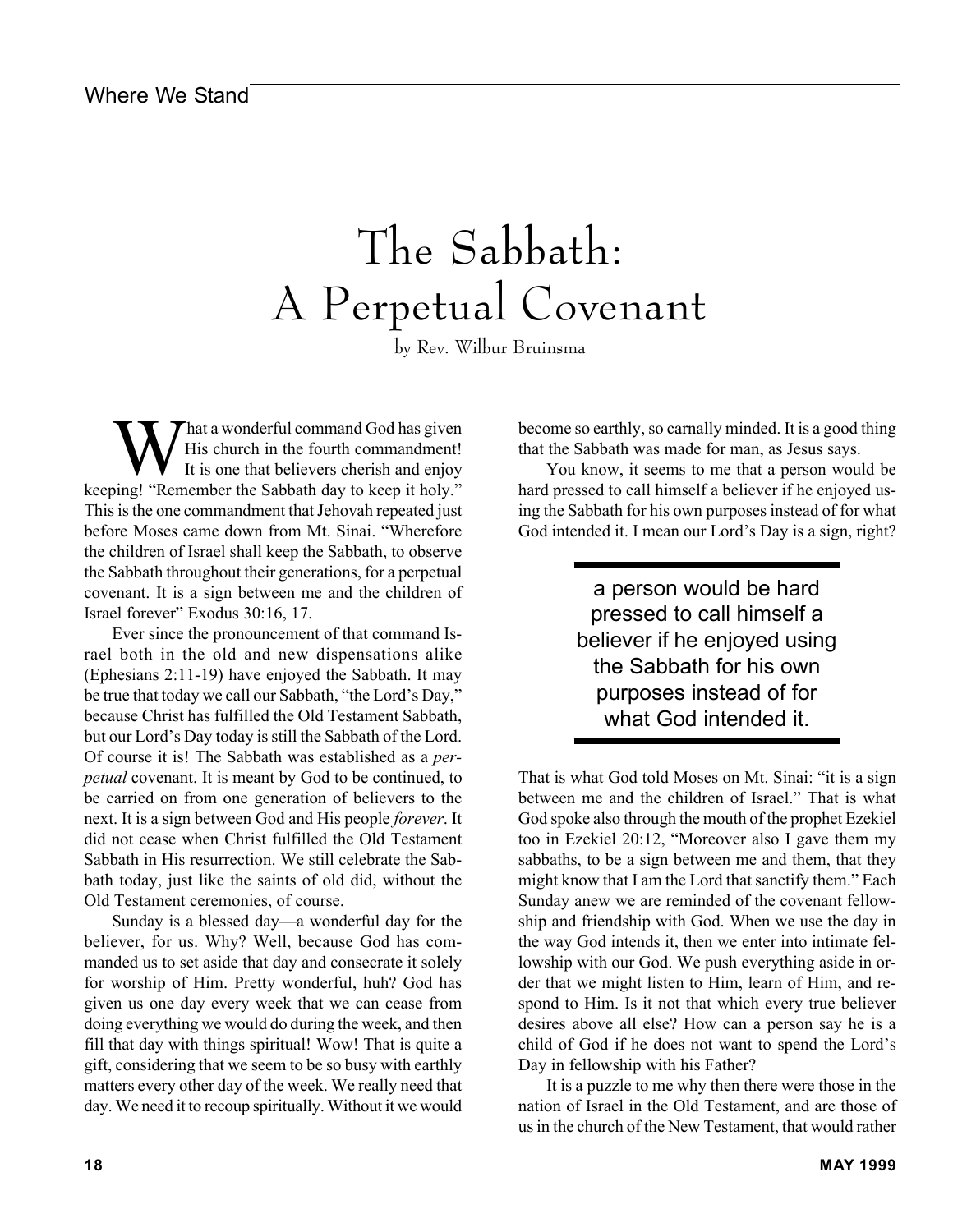When we use the day in the way God intends it, then we enter into intimate fellowship with our God. We push everything aside in order that we might listen to Him, learn of Him, and respond to Him.

use this day to fulfill their own pleasure! God speaks of pouring out His fury upon the nation of Israel in Ezekiel 20:13. He explains why in verse 16 of that chapter: "Because they despised my judgements, and walked not in my statutes, but polluted my sabbaths: for their heart went after their idols!"

Isaiah prophesies of what those "idols" were when he says in Isaiah 58:13, 14, "If thou turn away thy foot from the Sabbath, from doing thy pleasure on my holy day; and call the Sabbath a delight, the holy of the Lord, honorable; and shalt honor him, not doing thine own ways, nor finding thine own pleasure, nor speaking thine own words: Then shalt thou delight thyself in the Lord…." The idol in Israel and the idol today that replaces blessed fellowship with God is fun. Recreation, earthly pleasure, fun is the idol that has overtaken many in the church today. And that idol is threatening proper Sabbath observance among our young people.

May I be honest? I mean, I would be honest if I were sitting around that campfire with you at a young people's retreat discussing this subject. I think there are those of our young people who have forgotten why God has given us the Sabbath. It has become common knowl-

> I think there are those of our young people who have forgotten why God has given us the Sabbath.

edge that some of our young people make their way to the beach on Sunday night to hang out. On the way they stop at McDonalds to get a burger. Perhaps for a change of pace they search out the nearest campfire or spend the evening drinking coffee in a restaurant. The afternoon is spent sleeping the whole afternoon away or watching the football, basketball, or baseball game on TV. (Some young people enjoy doing this with their parents.)

I may sound like a prophet of doom (but then Isaiah and Ezekiel were considered this too by some), but it seems to me that there is a huge monster that is on one side of a locked door and is pressing against that door to get in. We have it locked but the door is bulging and it is about to break. When it does, that monster will get in and consume the church! Our churches still maintain that the Lord's Day must be kept holy. We still insist that there should be no labor on that day. We have the door locked yet. But the idol of pleasure is pushing on the door and it is threatening the proper observance of the Sabbath! The door is about to break and if it does, worldly-mindedness will swallow up the church!

Let's lay aside all the excuses we come up with. They are overworked anyway. And what is more, they don't hold water! We must call the Lord's Day "a delight, the holy of the Lord, honorable." It is not to be used for earthly labors or for recreation. It is to be filled with things spiritual, things of the kingdom. And let's not try to synthesize these things with recreation. If we do, the spiritual matters of the Lord's day will eventually fade away. The Lord's Day is a day of worship; both public worship with God's saints but also family worship. In this way we will experience fellowship with God and God's people. We will *live* the covenant and not just profess it.

Are you a believer, young person? What is more important to you, then: fun or God? You cannot serve both. What takes priority in your life? If it is God then render to God on His day that which is due Him. If it is fun, well, God will not bless us. If the Sabbath Day is a delight because in it we seek our utmost to enter into fellowship with God then the rest of the words of Isaiah 58:14 will be true, "... and I will cause thee to ride upon the high place of the earth, and feed thee with the heritage of Jacob thy father; for the mouth of the Lord hath spoken it."

Sunday: what a wonderful day for the believer! ❖

*\_\_\_\_\_\_\_\_\_\_\_\_\_\_\_\_\_\_\_\_\_\_\_\_\_\_\_\_\_\_\_\_\_\_\_\_\_\_\_\_\_\_\_\_\_\_\_ Rev. Wilbur Bruinsma is pastor of Kalamazoo Protestant Reformed Church in Kalamazoo, Michigan.*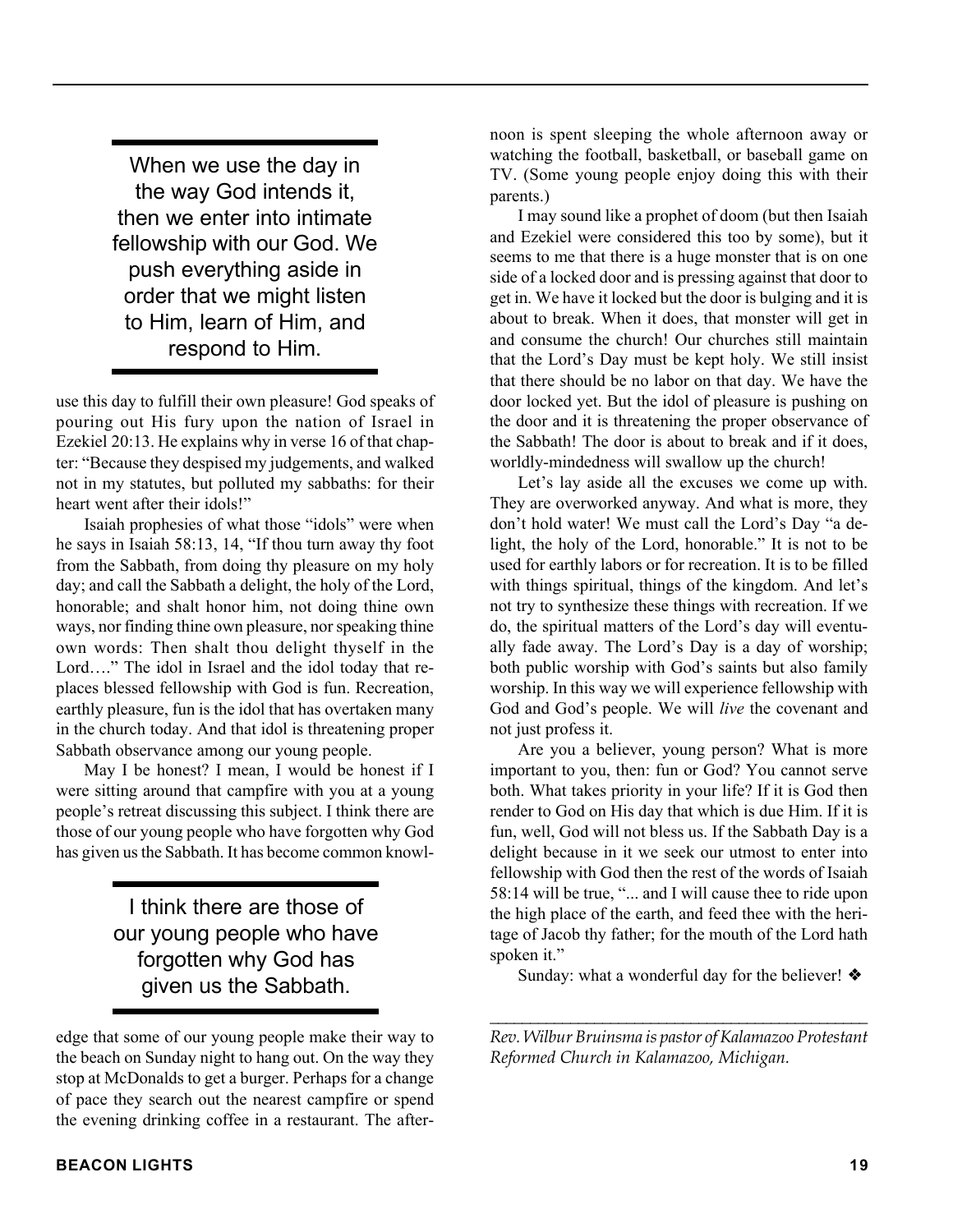## Martin Bucer (1)

By Mike Feenstra

If we would ask anyone to name the key Reform-<br>ers of the Reformation, it is doubtful that Martin<br>Bucer would be named. Unlike Luther, Calvin,<br>Zwingli, Martin Bucer has no Brotestant group which f we would ask anyone to name the key Reformers of the Reformation, it is doubtful that Martin and Zwingli, Martin Bucer has no Protestant group which directly claims him as their spiritual father. As a result, he has never received very much attention by historians. However, interest has increased in recent years for two reasons: 1) many are now seeing his importance to Protestantism and 2) the modern ecumenical movement sees him as an "example" (We shall examine this ecumenicity of Bucer in a future article, D.V.). These two stimulants explain in a nutshell Bucer's influence on the Protestant world. Although he was a Reformer who at times compromised the truth in order to achieve "unity", we must view him as Calvin did, namely, as "…a man of revered memory, and an eminent teacher of the Church of God"… (Calvin, 2).

Who was Martin Bucer and what was he like? First of all, Bucer (or Butzer) was an extremely busy man. While racing all over Europe for most of his life in efforts to establish concord between rival groups of Protestants and laboring tirelessly with the quill in his hand, he still had time to head a large family which often hosted many guests. For this much credit is due to his faithful wife, Elizabeth, who in many ways resembled Katherine Luther. Thus, she is the eminent example of a faithful wife because she guided the house even while her husband was off arranging and attending numerous conferences (not to mention his busy pastoral duties).

 At these colloquies, Bucer was often the man who did much of the talking. In fact, Luther once called him a "Klappermaul" ("Chatterbox") and Charles V called him a "windbag." Nevertheless, we must view Bucer as a man who was skilled in debate**.** Everybody knew that he was a persuasive man: some even feared to debate him! Therefore, we can understand why Bucer often desired to speak to people in person rather than by letter. Yet, Bucer was also a man who composed countless polemics, commentaries, and expositions. However, his works, written in terrible penmanship, were often thrown together because he was so busy (Eells, 66). And to top it all, Bucer suffered from many physical ailments (Hall, 146). Truly, this was an age of great men of God.

#### ❇ ❇ ❇ ❇ ❇ ❇ ❇

Martin Bucer was born in the Alsatian city of Selestat on November 11, 1491. At ten years old, his parents left him to his grandfather apparently because they were too poor or because they thought that he could get a better education in Selestat than in Strasbourg, the city to which Bucer's parents were heading (Eells, 2). However, his grandfather later desired that he stop his studies and become a shoemaker. Because Martin wanted an education, he received his grandfather's permission to enter the Dominican monastery of Selestat. But, after he became a Dominican friar in 1507, he found that he hated the life because he was forced to study "sophistical legends" and the writings of Thomas Aquinas.<sup>1</sup> Therefore, through the help of a patron, he was obtained a transfer to the Dominican monastery of Heidelberg in 1517. While in Selestat and Heidelberg, Bucer studied medieval scholasticism<sup>2</sup> and, more importantly, humanism.<sup>3</sup> Thus, Bucer was a well educated man with a desire to become a second Erasmus (Eells, 3-4).

The event which changed his life was the Heidelberg Disputation of 1518. Luther, the Reformer who was well-known already because of his ninety-five theses, so captivated Bucer that he became Luther's disciple. Because Bucer advocated humanism and the teachings of Luther, he was finally forced out of the monastery in 1520. Forthwith, he came under the influence of the humanists Sickingen and Hutten, who arranged a priestly post for him in Wissembourg. At Wissembourg, Bucer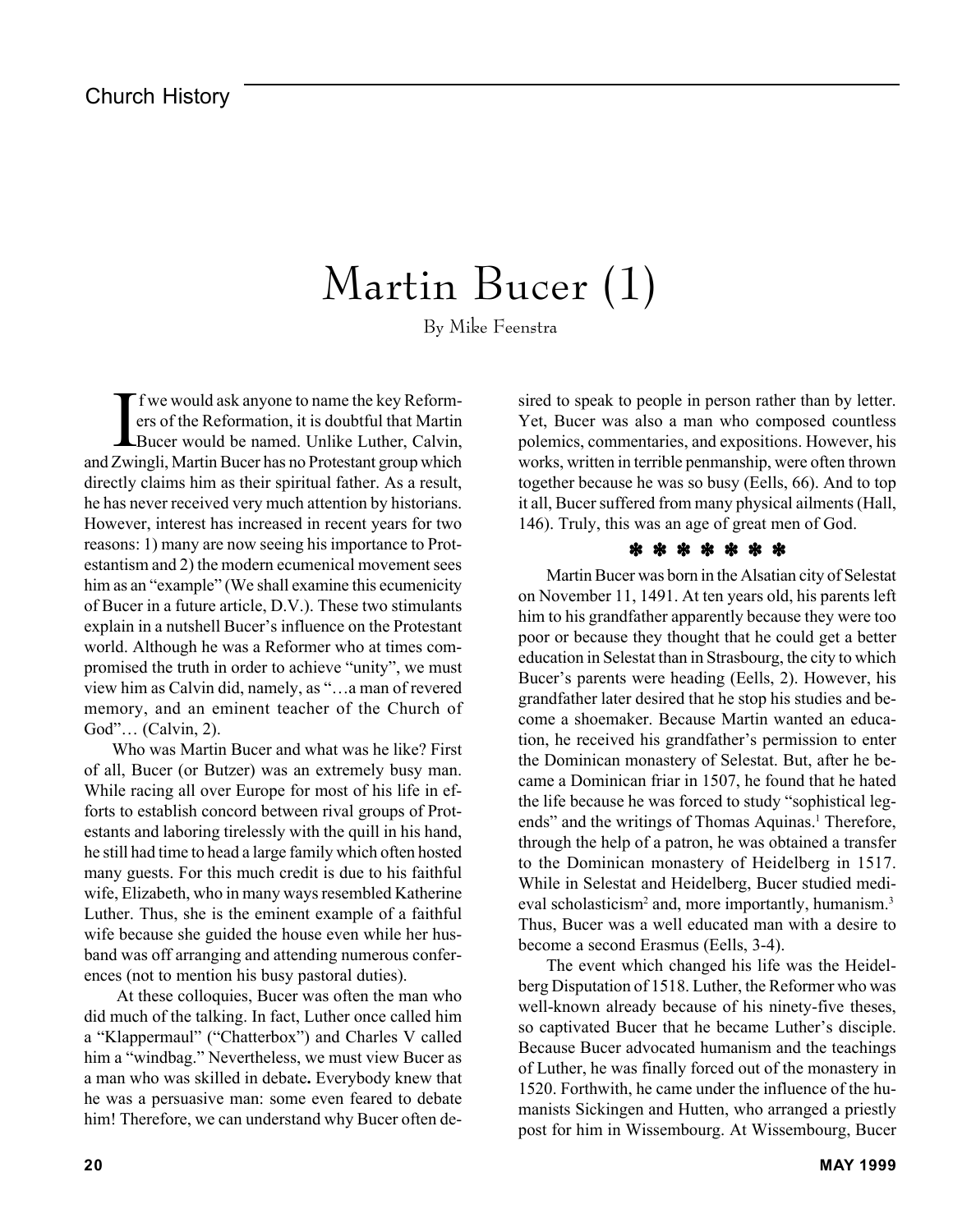boldly advanced the Reformation by debating with the local monks. In that debate he stood for the truth, challenging the monks by saying that they could stone him if he could not prove his doctrines from Scripture. Thus, Bucer became a marked man by the Roman Catholic Church. However, it was only after he married Elizabeth Silbereisen that he was excommunicated in 1523. Although he was protected in Wissembourg for a while, he was forced to flee to Strasbourg in 1523 when Hutten and Sickingen were defeated (Eells, 4-18).4

There he was elected to the post of St. Aurelia's in 1524, the first of many posts in Strasbourg, a place where he would stay for twenty-four years. While at St. Aurelia's, Bucer began the work of reformation immediately. Already in 1524, he ordered that the bones of St. Aurelia be removed because it was a pilgrimage shrine. Naturally, the Roman Catholics of Strasbourg were not pleased. Therefore, Bucer and the other Strasbourg reformers had to do spiritual battle with men like Conrad Treger, an Augustinian provincial. By the strength of God's grace, these men were able to defeat Treger by standing on the truth of *sola scriptura* over against Treger's position of the authority of church councils. In the following years they continued the Reformation of Strasbourg by setting up an education system in the city, commencing public lectures on Scripture, and starting poor relief. By 1526, Strasbourg was clearly a Protestant city that boasted a foursome of gifted Reformers, namely, Capito, Hedio, Bucer, and Zell. Nevertheless, it took until 1529 for the pastors of the city to persuade the magistrates to abolish the mass (Eells, 32-53).

Although the magistrates worked with reformers on the preceding matter, their unwillingness to abolish the mass shows that Strasbourg was relatively tolerant of other beliefs. This was especially the case with the Anabaptists, many of whom flocked to Strasbourg.<sup>5</sup> As a result, Bucer had to struggle to save not only the city but also Capito from Anabaptism. The triumph finally came in the Strasbourg Synod of 1533. At that Synod, many important events happened. First, the leaders of the Anabaptists were stopped. Melchior Hoffman was jailed and Schwenckveld was told to leave the city. Second, Capito became firmly opposed to Anabaptism. Third, the Synod adopted a new code of ecclesiastical ordinances and a system of church discipline which included a "compulsory observance of infant baptism" and "a primitive system of religious instruction for children" (Eells, 154). These ordinances show Bucer's firm belief in church discipline, a belief which we will consider in our next article (Eells, 146-159).

Along with his desire that Strasbourg be a Protestant city, Bucer wanted it to be a center of theology. Thus, the academy of Strasbourg (which later became Strasbourg University), founded in 1529, needed to be the best in Europe. To accomplish this, Bucer recruited gifted men from all of Europe including a young theologian who had been ousted from Geneva. His name was John Calvin. In his stay at Strasbourg (1538-1541), Calvin and Bucer mutually influenced each other. As a result, the doctrines of Calvinism which we know today were honed. In fact, Bucer so influenced Calvin in the areas of exegesis and church discipline that Pauck can even say that "The type of church which we call Calvinistic or Reformed is really a gift of Martin Butzer to the world, through the work of his strong and brilliant executive, Calvin" (Quoted in Engelsma, 4). It was Bucer who prodded Calvin to marry Idelette de Bure. However, in the same period, Bucer lost his wife, three children, and his friend Capito to the plague. Soon after this tragedy, Bucer married Capito's widow, Wilbrandis Rosenblatt, a woman who already had been widowed by two other great reformers, Cellarius and Oeclampadius.

However, Bucer's days were limited in Strasbourg because after the defeat of the Protestant Smalkald League in 1546-1547, the Diet of Augsburg decreed the Augsburg Interim of 1548. This decree was in essence a forced compromise between the Roman Catholics and the Protestants of Germany. Because this Interim conceded key doctrines and was imposed by force, Bucer would have nothing to do with it. $6$  On account of his rejection, he was told to leave the city (Eells, 393-400).

Although he was an exile, Bucer was still held in such high esteem all over Europe that many groups desired his help. Finally, Bucer decided to go to England and help with the Reformation there. In England he died on March 1, 1551. He truly was a giant of the Reformation as can be shown through the action of Mary Tudor. In the words of Engelsma: "In her own way, even Mary Tudor, the infamous 'Bloody Mary,' acknowledged the greatness of Bucer when upon her accession to the throne of England, not only did she burn Lattimer, Ridley, and Cranmer alive, but also Bucer dead. She had his body dug up from the grave, and the remains chained to a post and burned"7 (3). During Queen Elizabeth's reign, Bucer's body was ceremonially rehabilitated.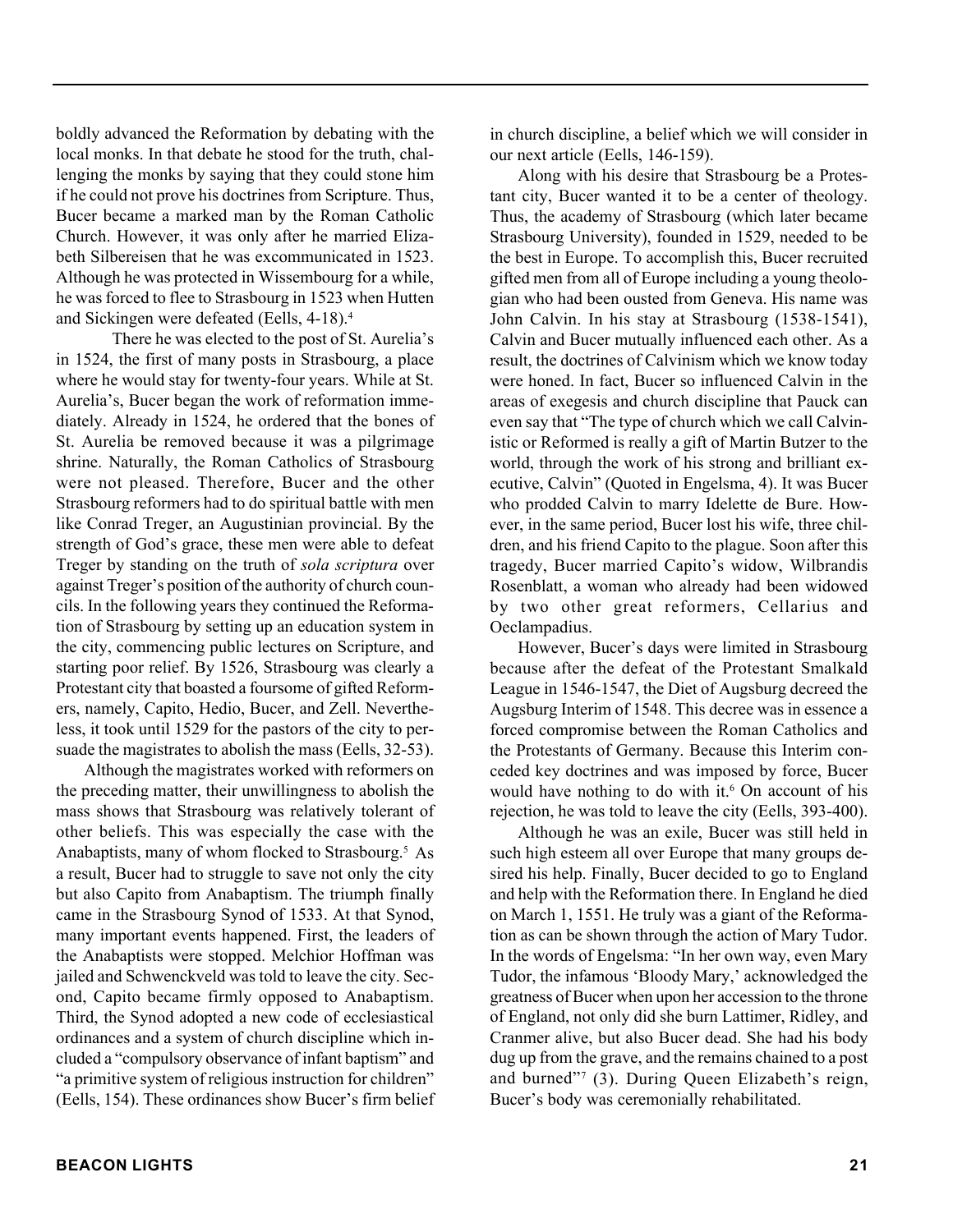#### **Works Cited**

<sup>1</sup> Aquinas was a thirteenth century medieval scholastic.

 $\mathcal{L}_\text{max}$  , where  $\mathcal{L}_\text{max}$ 

- 2 This was a system of philosophy and theology used by medieval theologians. It was based upon the logic of Aristotle and the writings of the church fathers.
- <sup>3</sup> This was the intellectual and cultural movement, begun during the Renaissance, that stemmed from the study of classical Greek and Latin.
- 4 Hutten and Sickingen were humanists who tried to use the Reformation as a way to advance their own desire to construct an independent Germany by physical force.
- <sup>5</sup> Anabaptists were not the only ones that came. Bucer had to refute Servetus in a public lecture in order to root out the "poisonous weed," namely, his false doctrine concerning the Trinity. ❖
- *Calvin, John.* Commentary on a Harmony of the Evangelists, Matthew, Mark, and Luke*. Vol. 1. William Pringle, ed. Grand Rapids: Eerdmans, 1961.*
- *Eells, Hastings.* Martin Bucer*. New Haven: Yale University Press, 1931.*
- *Please note that I use this work as my main source of Bucer's history.*
- *Engelsma, David. "Martin Bucer: Reformed Pastor of Strasbourg."* Protestant Reformed Theological Journal *22.1 (1988):3-29.*
- *Hall, Basil. "Martin Bucer in England."* Martin Bucer: Reforming Church and Community*. D. F. Wright, ed. Cambridge University Press: Cambridge, 1994.*

*\_\_\_\_\_\_\_\_\_\_\_\_\_\_\_\_\_\_\_\_\_\_\_\_\_\_\_\_\_\_\_\_\_\_\_\_\_\_\_\_\_\_\_\_\_\_\_\_\_\_\_\_\_\_*

*Mike Feenstra is a member of Southwest Protestant Reformed Church in Grandville, Michigan. This article was originally written as a research paper for a college history course.*

## The Thomas Church of Stanhope J.P. de Klerk



**Example 1** and came in its his-<br>tory already early un-<br>der the influence of tory already early un-Christianity (about 300 after Christ), but it got really visible shape after the arrival of the missionary Augustinus, the first bishop of Canterbury (596).

Because he came from Italy, the British bishops who were there already, refused to cooperate with him. But he was not discouraged that easily and worked further, founding congregations and Churches in many places…

This was also the case in the town of *Stanhope*, 20 miles West of Durham, in the Eastern part of England, where this Church was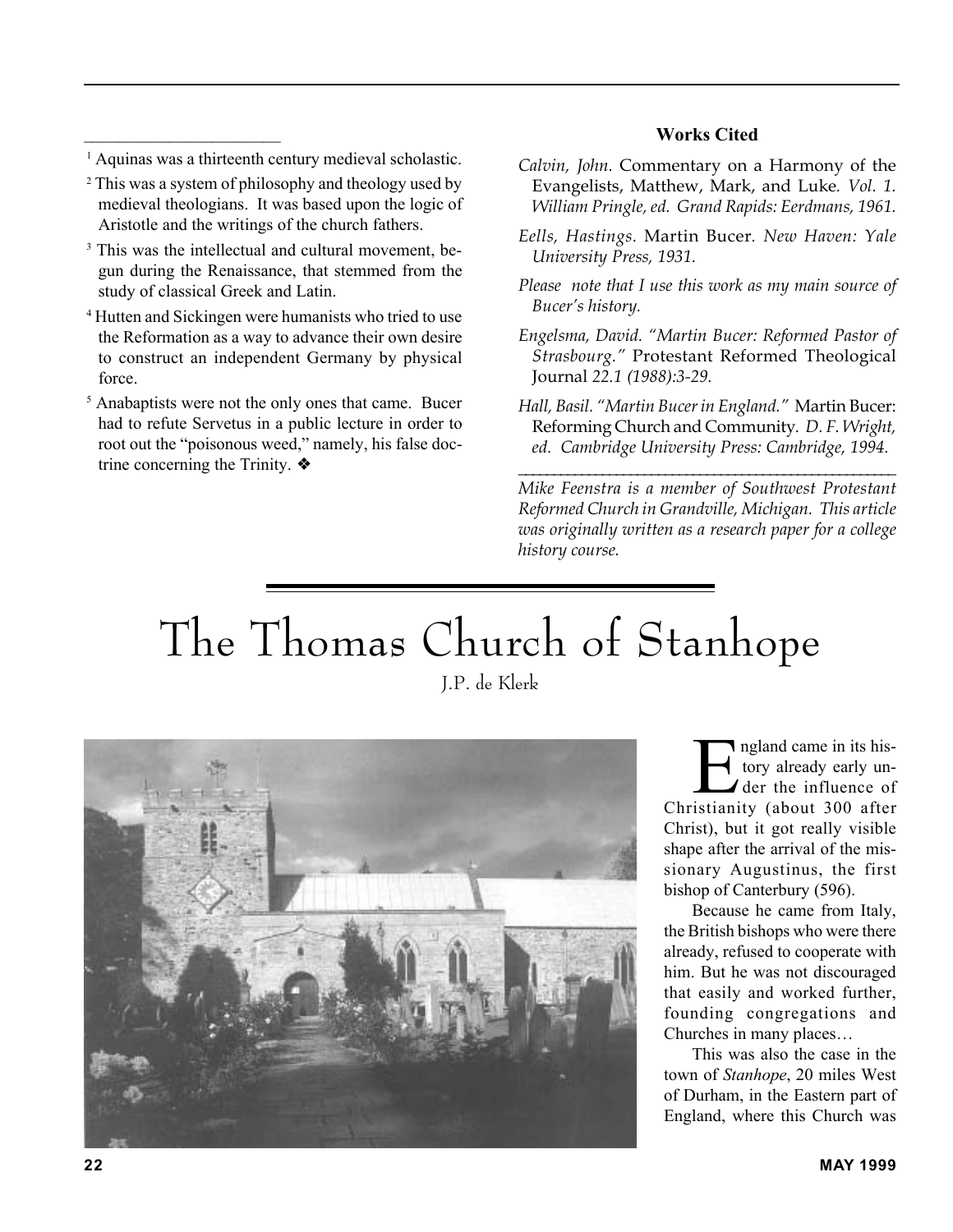built, named after the Apostle Thomas. Originally it was a very primitive building with a hump instead of a tower, so that on early prints it looked like a tortoise. But after the Reformation it has been altered and restored a couple of times; now it has a more traditional roof, which was built in the days of queen Victoria. Medieval paneling and stained glass are still there. From the moors North of Stanhope a fossilized tree stump has been brought to the Churchyard wall (it was dug out of a local quarry), thousands of years old. The font in the Church is made from local Frosterley marble, a limestone which contains fossil remains from the days the sea was yet there. In the days of Cromwell (1599-1658) this Reformed Church was very popular, when most men worked in the lead mines in Upper Weardale. On the well-maintained cemetery hundreds of names can be found back. ❖

*J.P. de Klerk is an author and journalist from Amhurst, New Zeeland.*

*\_\_\_\_\_\_\_\_\_\_\_\_\_\_\_\_\_\_\_\_\_\_\_\_\_\_\_\_\_\_\_\_\_\_\_\_\_\_\_\_\_\_\_\_\_\_\_\_\_\_\_\_\_\_\_\_\_\_\_\_\_\_\_*



Book Review

## Whosoever Will

review by Aaron J. Cleveland

Whosoever Will*, by Herman Hoeksema. Reformed Free Publishing Association, Grandville, MI. 164 pages (paper).*

The title of this book is based upon the words<br>of a hymn, the chorus having the words:<br>Whosequay will may gome of a hymn, the chorus having the words:

*Whosoever will may come. Whosoever will, whosoever will; Send the proclamation over vale and hill; 'Tis a lover Father calls the wand'rer home: Whosoever will may come.*

And so the author, Rev. Herman Hoeksema begins a discussion of the words, "And whosoever will, let him take the water of life freely" (Rev. 22:17b). Hoeksema, in the opening paragraphs of the first chapter immediately sets the tone for the discussion that is to follow. He

makes clear that the words, "Whosoever will may come," must be understood in the light of Scripture. Further, he warns his readers of the "danger of the error that would attribute salvation to the choice of the sinner's will." (pg. 12). It is his desire to explain these comforting words in the context of the "truth of salvation by the sovereign grace of God." (pg. 12).

The problem with the phrase "Whosoever will may come" is not that it is unbiblical, because it most assuredly is. Reading Revelation 22:17, Isaiah 55:1-3, Ezekiel 33:11, Matthew 7:7, 8, Matthew 11:28, and John 3:16 will testify to this fact. However, the problem with this phrase is that it is spoken and sung by most with the intent of denying the doctrine of salvation by sovereign grace alone. It is sung with the purpose of placing upon sinful man the act of coming to God apart from the work of grace. This is the Arminian lie that was prevalent in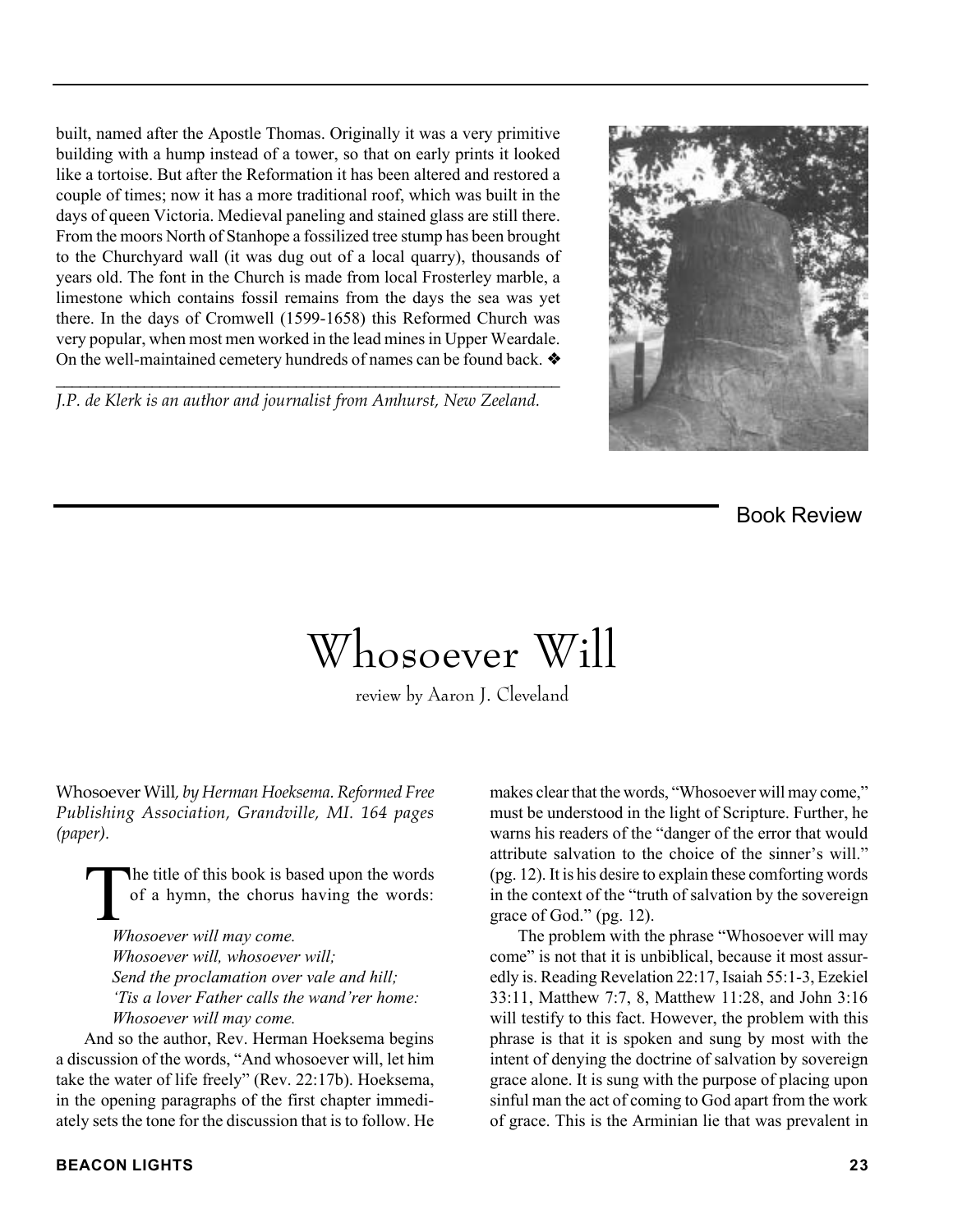1945 when this book was first published as well as the lie which seeks to destroy the Reformed doctrine of sovereign grace even more so today.

Striking is Hoeksema's mention of the "one-sided emphasis on what man may do and must do in order to be saved without mention of the truth" (pg. 17). How descriptive these words are of almost all of the preaching which surrounds us in the church world today. Hoeksema's description of this "one-sided emphasis" is so very applicable today. He writes: This one-sided emphasis on what man may do and must do in order to be saved without mention of the truth that the sinner can do nothing unless God first performs the wonder of His grace upon him, is characteristic of most collections of hymns in distinction from the beautiful and mighty Psalms. And this one-sided presentation of the matter of salvation also predominates in modern, so-called evangelical preaching. And so the way is prepared for that caricature of gospel preaching, that consists chiefly in begging the sinner to come to Jesus before it is too late, leaves the false impression with him that it is quite in his power to come today or tomorrow, or whatever time may be convenient to him, and that presents a very willing but powerless Jesus, that would be ever so pleased to save the sinner, but is incapable to do so unless the sinner gives his consent. (pg. 17)

What follows is a chapter by chapter explanation of these words in the light of the scriptural truth of sovereign grace. In chapter two, entitled "Coming to the God of Our Salvation," Hoeksema explains that indeed we do come to God as the God of our salvation through Christ**.** It must be understood that we come not of our own volition, but we come to God through Jesus Christ.

> It must be understood that we come not of our own volition, but we come to God through Jesus Christ.

Instructive are Hoeksema's words that "it is to Jesus Christ of the Scriptures that we must come, and not to any Christ of our own imagination." Hoeksema points out a few of these imaginations with the following words which ought to immediately strike us as being applicable for us today (pg. 30): Many, indeed, are the modern Jesuses, all of whom are characterized by this, that in order to come to them the sinner does not have to renounce the pride of his sinful heart. He is the great Teacher, whose instruction we are good enough to receive, especially as it is embodied in the Sermon on the Mount, and whose precepts we must keep. *Or He is* the good example, who Himself walked in the light, that we might follow in His steps. And so, we must ever walk and live with the question *before our minds: what would Jesus do?* (emphasis mine, AJC) Or he is the one who was deeply God-conscious, who was conscious of the truth that man is the son of God. We must, therefore, believe in the Fatherhood of God, and establish the brotherhood of man in the world. We must build Christian character. We must establish the kingdom of God on earth. Jesus has shown us how good we really are, and what a power for good we have, and we can work ourselves into the favor and love of God. *All this* modern trash that flatters the pride of sinful men has nothing to do with *the Christ of the Scriptures*. (emphasis mine, AJC)

 Chapters three and four deal with the truth of coming to Christ to find rest (Matt. 28:11) and to drink (John 7:37). In chapter five we read an explanation of the words of John 6:33, "For the bread of God is He which cometh down from heaven, and giveth life unto the world." Rich is Hoeksema's explanation of these comforting words: In order to be saved, therefore, we must come to Him and eat. And as Christ does not simply give us, but is the bread of life, we must eat Him. Just as in the natural sense we eat bread, that is, take it, taste it, relish it, assimilate it, make it part and parcel of our very physical existence, flesh of our flesh, blood of our blood, bone of our bone; so, in the spiritual sense, we must eat the Christ of the Scriptures, appropriate Him, taste that He is good, absorb Him, and assimilate Him into our spiritual nature. We must eat Him, not as the modern Christ of man's own invention, not as the great teacher that instructs us how to be good, or as the good example we must copy, but as the crucified One Who was raised from the dead (pg. 65).

In chapters six, seven, and eight Hoeksema gives an explanation of coming to Him as the Liberator (Isaiah 61:1), the Light (John 8:12), and the Resurrection (John 11:25). In chapter nine, we have the all-important explanation of the very act of coming to Jesus. Just what does this mean? In Hoeksema's words it is a "spiritual act, not a mere natural deed. It is an act that proceeds from the heart, whence are the issues of life;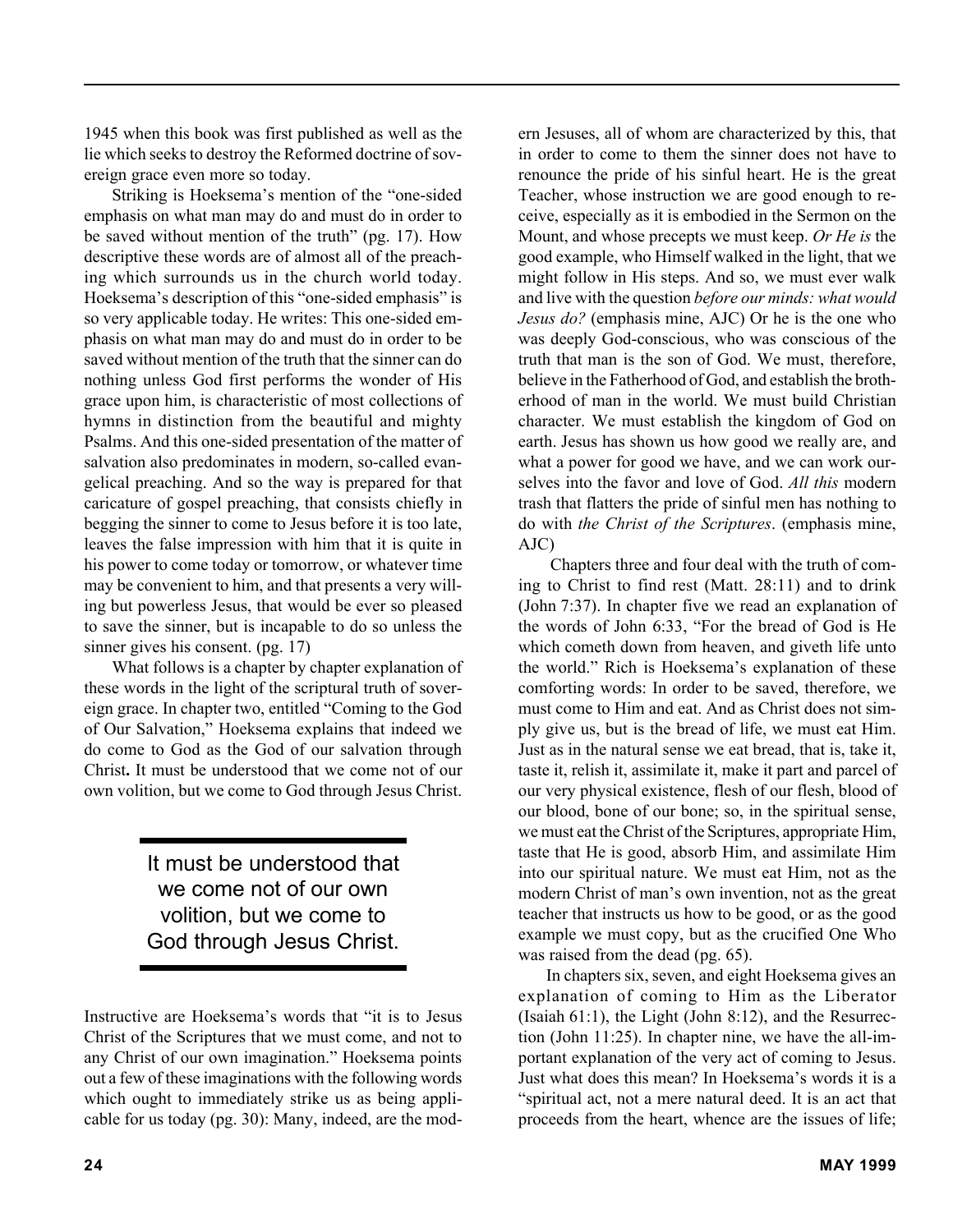not from the superficial and quickly changing emotions." Further, he writes, "It is an act, not of the natural man, but of the spiritual man" (pg. 111). And all-importantly, "being a spiritual act by a spiritual man, it does not condition grace, but is already the fruit of the grace of the Holy Spirit" (pg. 112). Hoeksema is also careful to point out that this act of coming is a continual act and is never finished. Never may a man say that at some time in the past he came to Christ and that was the end of the matter. This is a lie that is almost universally believed today.

Chapter ten explains this coming to Christ in relation to the truth of God's drawing. We read in John 6:44, "No man can come to me, except the Father which hath sent me draw him." It is important to understand that we do not come apart from this drawing of God. Writes

### It is important to understand that we do not come apart from this drawing of God.

Hoeksema, "The Father draws, and Christ draws also, not as if these were two separate operations, but so, that the Father draws us through Jesus Christ as the Mediator of our redemption" (pg. 123).

In the closing paragraph of this chapter we read of the comfort of this truth of God's drawing: Thus we understand why it is so absolutely sure that "whosoever will may come." In the will to come and the coming, the sinner experiences the drawing power of God's grace. God convicts him of sin, and he repents; God enlightens him by His Spirit, and he beholds the Christ in all His beauty of salvation; God allures and attracts, and he longs for the God of his salvation; God seals him, and he appropriates the Christ and all His benefits. How then could he ever be cast out? They that thus come to Jesus shall never be ashamed! (pg. 127).

In chapter eleven, we have explained the relationship between coming and preaching (Romans 10:14). It is God who works faith in us through the Word. It can be no other way. And not any word, man's word, but The Word. Writes Hoeksema, "Such a faith can be wrought in me only by His own Word, spoken by Himself! I must hear the Word of God! I must hear the Word

of the Good Shepherd!" (pg. 134). Further, it must be understood that "it pleases Christ to speak this mighty Word by which He draws men to Him through the preaching. The Word of Christ does not come to us by an inner voice, which He immediately, directly, and mystically addresses to our hearts" (pg. 135).

Hoeksema makes very clear what true preaching is and exposes false preaching as well when he writes: If Christ does not speak, there is no preaching. All the wisdom of the world, all the glittering oratory of a wonderfully fluent and attractive speaker, all the sentimentalism of a modern revivalist, all the touching stories he may be able to tell, all his emotional begging and pleading, are vain. What matters, as you and I listen to the preaching of the Word, is that we hear the voice of Jesus say: "Come unto me, and rest," that we hear Him call: "repent and believe," that we hear Him assure us: "Thy sins are forgiven thee, go in peace." Unto this end preaching is a means (pgs. 135, 136).

In chapter twelve we have an explanation of God's drawing and man's responsibility in light of Romans 9:20. Hoeksema is careful to refute the arguments of those who say that God's drawing absolves man of his responsibility. Rather, we must understand that whether God chooses to harden the heart of a man or irresistibly draw him by His grace and save him, God always deals with man as a rational moral being. Man's answerability to God is never destroyed in his dealings with God.

The thirteenth and final chapter of the book explains the truth that we are coming ever nearer to Christ (II Peter 3:18). We grow nearer to Christ in the way of increasing in the spiritual knowledge of Him that is to be found in the knowledge of the gospel or Holy Scriptures (pg. 161). Hoeksema points out that when the Church preaches this gospel it must be the "pure and unadulterated gospel in all its fullness and implications, the whole counsel of God" (pgs. 161, 162).

This book is certainly understandable and profitable to those who are in high school, college, and older. Not only does it positively set forth the truth of coming to God through Christ, but it also speaks boldly in the face of the Arminian lie that is so common today. ❖

*\_\_\_\_\_\_\_\_\_\_\_\_\_\_\_\_\_\_\_\_\_\_\_\_\_\_\_\_\_\_\_\_\_\_\_\_\_\_\_\_\_\_\_\_\_\_\_\_ Aaron is a member of Hope Protestant Reformed Church in Grand Rapids, Michigan.*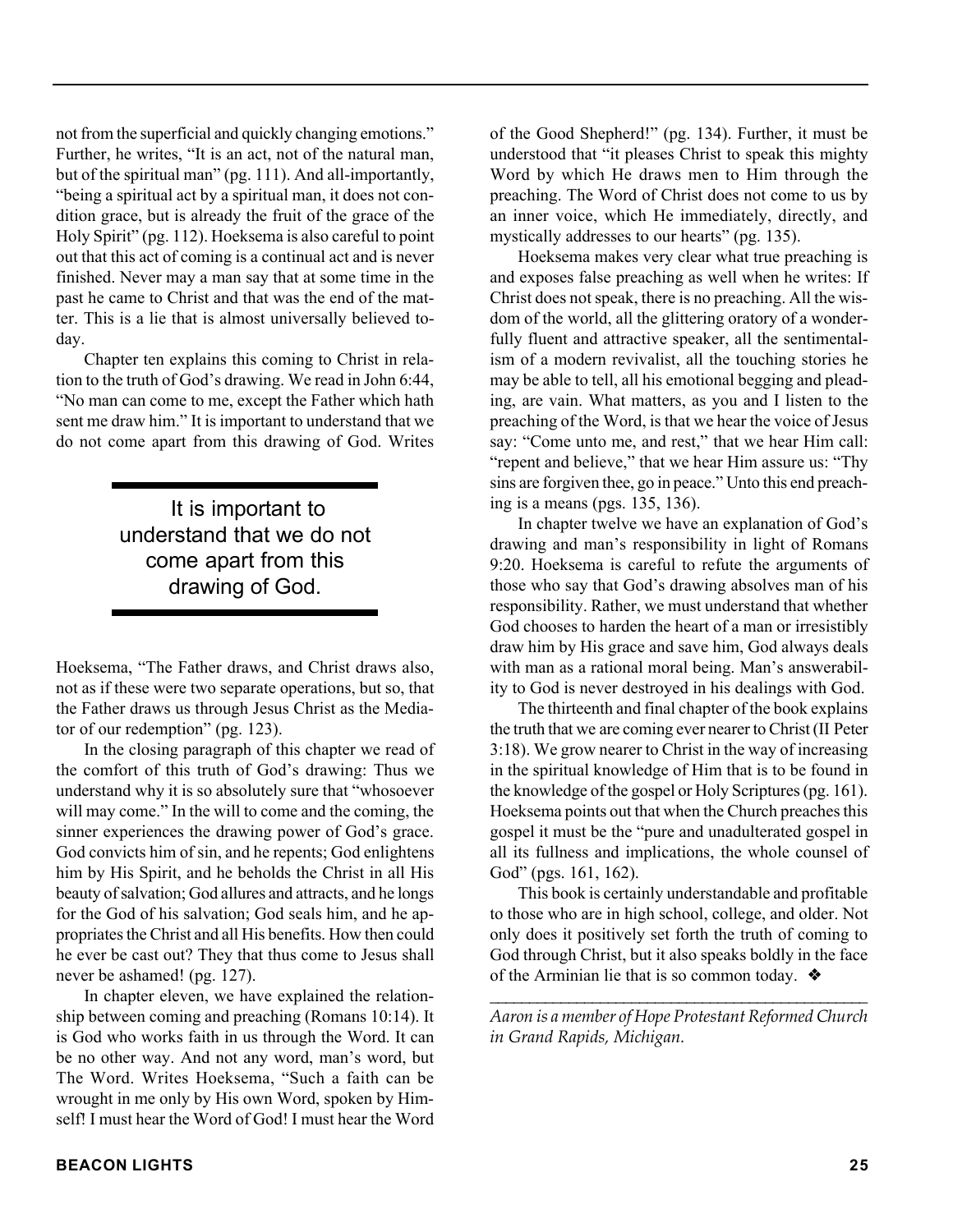### Church News

## Chur Church News

#### BAPTISMS

"He that believeth and is baptized shall be saved."

Mark 16:16

#### The sacrament of Holy Baptism was administered to:

Jonathan Thomas, son of Mr. & Mrs. Dan Knott—Byron Center, MI

Tabitha Marie, daughter of Mr. & Mrs. Mike Landheer— Byron Center, MI

Alison Ruth, daughter of Mr. & Mrs. Garry Eriks— Georgetown, MI

Abigail Jane, daughter of Mr. & Mrs. Bruce Miedema— Georgetown, MI

- Mitchell James, son of Mr. & Mrs. Kevin Vink— Grandville, MI
- Courtney Alyse, daughter of Mr. & Mrs. Eric Smith— Southwest, MI

#### CONFESSIONS OF FAITH

"…and with the mouth confession is made unto salvation."

Romans 10:10

#### Public profession of faith in our Lord Jesus Christ was made by:

Jason Schipper—Georgetown, MI Jim Aardema—Georgetown, MI Dave Ritsema—Georgetown, MI Mike Kerkstra—Georgetown, MI Beka Schimmel—Georgetown, MI Kolleen Moelker—Hope, MI Jennifer Rutgers—Hope, MI Katie denHartog—Lynden, WA Rebecca Tolsma—Lynden, WA Paul Joostens—Lynden, WA Jim Kaptein—Lynden, WA Joe Meyer—Lynden, WA Frank Tolsma—Lynden, WA Mike Tolsma—Lynden, WA

#### **MARRIAGES**

"…and they twain shall be one flesh."

Matthew 19:5

#### United in the bonds of Holy Matrimony were:

- Mr. Phil Doezema and Miss Janet Elzinga—Byron Center, MI
- Mr. Dave Ritsema and Miss Jamie Engelsma— Georgetown, MI
- Mr. Tim Schulz and Miss Diana McClaury—Redlands, **CA**
- **26 MAY 1999** Mr. Ben Cammenga and Miss Elizabeth Kalsbeek— Southwest, MI<br>26



*The Lord is the portion of mine inheritance and of my cup: thou maintainest my lot. The lines are fallen unto me in pleasant places; yea I have a goodly heritage. Psalm 16: 5 & 6*

Thankful to God for the guidance and goodness He has given to our churches over the past 75 years, the Protestant Reformed Churches are celebrating, D.V., our 75th Anniversary with a celebration to be held at Calvin College in Grand Rapids, Michigan from June 19-23, 2000. The campus of Calvin College has been reserved for this family event where most of our activities will take place, including our lodging. Everyone is cordially invited to attend this wonderful event.

The theme for the 75 th Anniversary Celebration is *"Living Out of Our Heritage "* and is based on the above verses. There are three speeches scheduled during the week that will be on Tuesday, Wednesday, and Thursday evenings in which Rev. Jason Kortering will speak on A *Beautiful Heritage,* Prof. David Engelsma will speak on A *Present Necessity,* and Rev. Carl Haak will speak on A *Sure Light For the Future.* There are many activities that are planned for each of the days, and we anticipate a typical day at the celebration to consist of the following:

| $8:30 - 9:30$   | <b>Breakfast</b>                               |
|-----------------|------------------------------------------------|
| $10:00 - 11:30$ | Children's Bible School                        |
|                 | Adult discussion and sectionals including in-  |
|                 | formation on various missionary fields and     |
|                 | activities of the Protestant Reformed          |
|                 | Churches                                       |
| $11:30 - 1:00$  | Lunch                                          |
| $1:00 - 4:30$   | Different activities each day, including; Fam- |
|                 | ily Fun Day, Field Day, Tours of Historical    |
|                 | Protestant Reformed Churches, visiting lo-     |
|                 | cal museums and planetariums, sports ac-       |
|                 | tivities, and many more unstructured activi-   |
|                 | ties and free time.                            |
| $5:00 - 6:00$   | Dinner                                         |
| $7:00 - 9:00$   | Speeches, Discussion & Fellowship Time         |
|                 |                                                |

We appreciate your continued support for this event and in the upcoming months you will be receiving additional letters on the celebration regarding costs, how to arrange your reservations, and other pertinent information. We will also be conducting a finance drive with the intent to lower the registration cost of the celebration so the celebration will be affordable to everyone.

The event is being planned so that it will be enjoyable for all ages, and in such a way that there is something for everyone by having many different types of activities planned throughout the week. We anticipate a large turnout to this family event and look forward to a time of fellowship with family and fellow believers. Mark your calendars now to spend June 19-23 in the year 2000 at this CELEBRATION OF THANKSGIVING TO GOD!

The Promotion Committee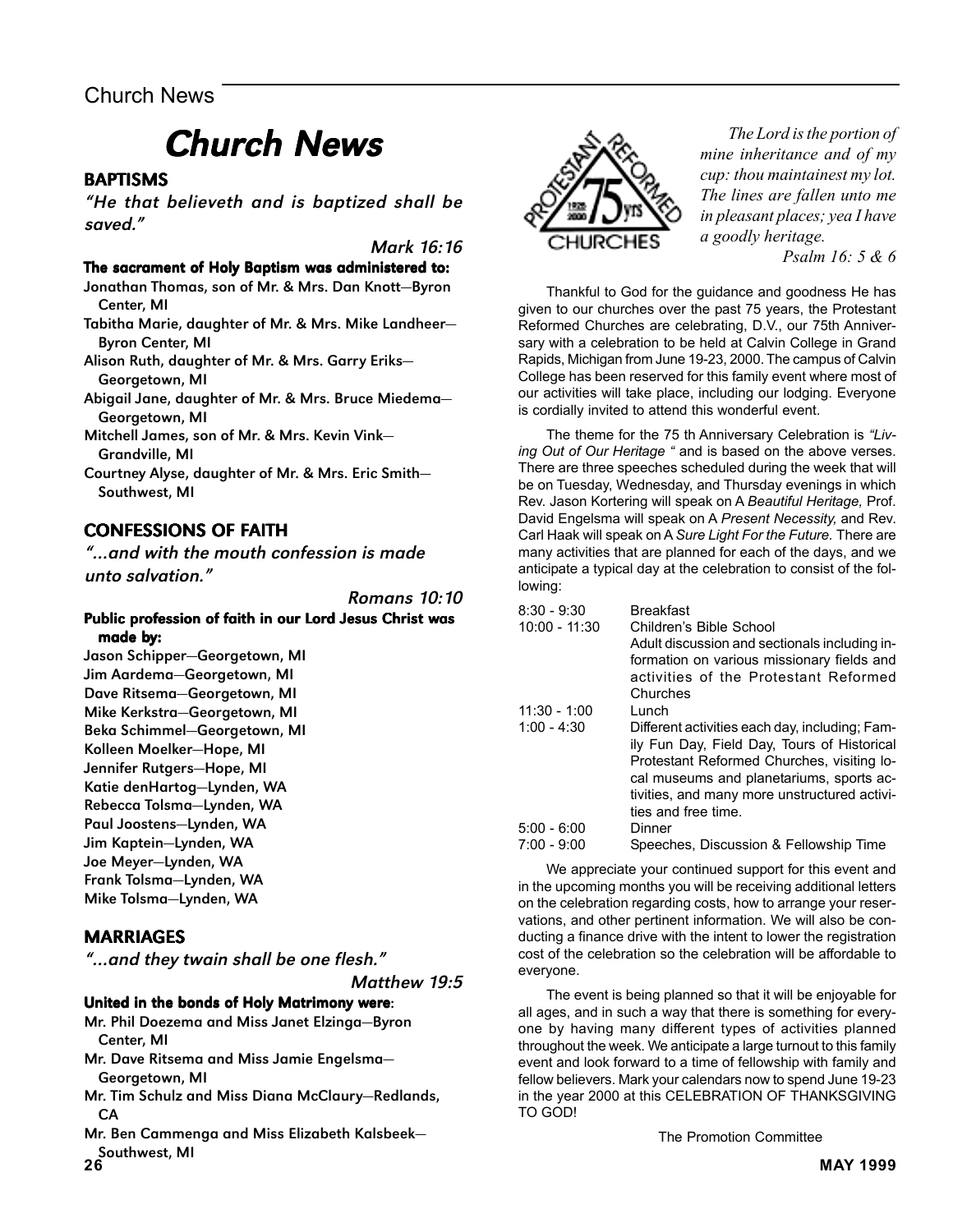# Kids' Page **1998 12 September 1998 11 THE LIGHTS"**

# Different Stars and Planets

Michael's brow creased with concentration as he hung the last planet in his solar system display. He had worked long and hard on the school project, hoping to earn not only an "A", but also a chance to enter his display in the regional science fair contest. But there was only one problem. No matter how hard he tried, his classmate Jared always seemed to do better. Jared's display won first place in the contest last year. Michael knew his chances were slim, but he kept on trying anyhow. Maybe if he tried hard enough...

"I have an announcement to make," said Mr. Warren as he cleared his throat. "Choosing a science project to enter the regional contest has been very difficult. All of the projects were extremely well done—"

Michael held his breath.

"—but finally we came to a decision. I am pleased to tell you that Jared's display about the metamorphosis of tadpoles into frogs will be entered into the contest this year."

Everyone clapped. Michael forced his hands together, but little sound came from them.

After school he gingerly packed his display in a box and brought it home. Mother saw the disappointment on his face as he set the box down.

"Was Jared's chosen?" she asked.

Michael nodded.

"May I see your display?"

He opened the box and set up the planets. He set the sun across the room. Mother oohed and ahhed. "I think we should build a special shelf for this in your room," she said. "The sun can hang near your window."

Michael shrugged his shoulders, but could begin to see the possibilities.

"You know," she continued, "God has given everyone different gifts. The body has many different members." She pointed to his display. "There is even 'one

## . . . let it shine!

by Connie Meyer

glory of the sun, and another glory of the moon, and another glory of the stars'."

Michael had never thought of it quite that way before. He examined his solar system more closely. "The sun and moon are *very* different," he said.

"Yet both are *very* necessary to the earth," added Mother. "C'mon. Let's see about that shelf."

Michael smiled. Somehow, he felt a little better. ❖

*Connie is the mother of 5 children and attends Hope Protestant Reformed Church in Walker, Michigan.*

*\_\_\_\_\_\_\_\_\_\_\_\_\_\_\_\_\_\_\_\_\_\_\_\_\_\_\_\_\_\_\_\_\_\_\_\_\_\_\_\_\_\_\_\_\_\_*

#### **Puzzle**

#### *Find the underlined words in the puzzle below:*

"There is one glory of the sun, and another glory of the moon, and another glory of the stars: for one star differeth from another star in glory.

So also is the resurrection of the dead. It is sown in corruption; it is raised in incorruption:

It is sown in dishonor; it is raised in glory..." I Corinthians 15:41-43a

| C             | T        |              |              |       |              |       | D I S H O N   | $O$ R        |             | D        |
|---------------|----------|--------------|--------------|-------|--------------|-------|---------------|--------------|-------------|----------|
| Е             | A        |              |              |       |              |       | D R E U N D Y |              | E           | A        |
| S             | N        | P            | $\mathbf{I}$ |       | O R          |       | R C           | S.           | S           | G        |
| M             | $\Omega$ |              |              |       | ONFS         | $D$ I |               | $\Omega$     | U           | L        |
| E             | T        |              | $H$ I        |       | $G$ F        |       | A H           | N            | R           | $\Omega$ |
| P             | H        | $S_{-}$      |              | L T   | $\mathbf{R}$ | E     | $O$ C         |              | R           | R        |
| U             | E        |              |              |       | $O$ M D P    |       | D R           | $\Omega$     | E           | Y        |
| L             | R.       |              | WNS          |       |              |       | $O$ $U$ $I$   | E            | C           | D.       |
| Y             | S.       | N            |              |       | O E W S      |       | R             | $\mathsf{A}$ | T           | S        |
| $\mathcal{C}$ | E        | L            |              |       |              |       | ORRUWR        |              | $\mathbf I$ | H        |
| S             | N        | $\mathsf{A}$ | $\mathbf{I}$ |       | $H$ T        |       | N I           | R.           | $\Omega$    | C        |
| M             | L        | F            |              | $G$ F |              |       | OHS           | M            | N           | C        |